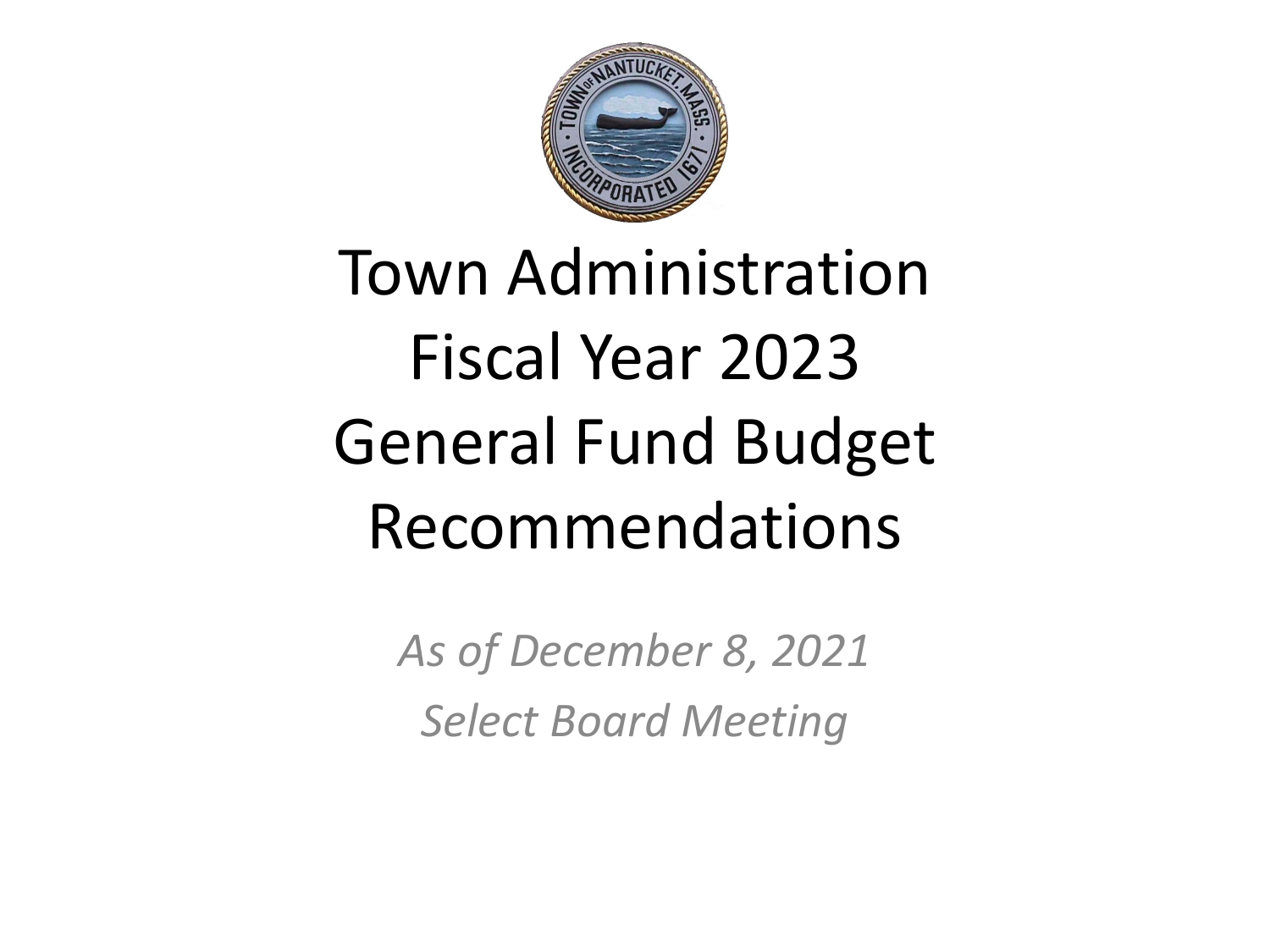# Select Board & Administration Goals and Priorities for FY2023

- Balanced budget within projected revenue
- Strategic Plan
	- Transportation
	- Housing
	- Environmental Leadership
	- Efficient Town Operations
	- Quality of Life
- Capital and operational investment in infrastructure/facilities
- PFAS
- Sustainability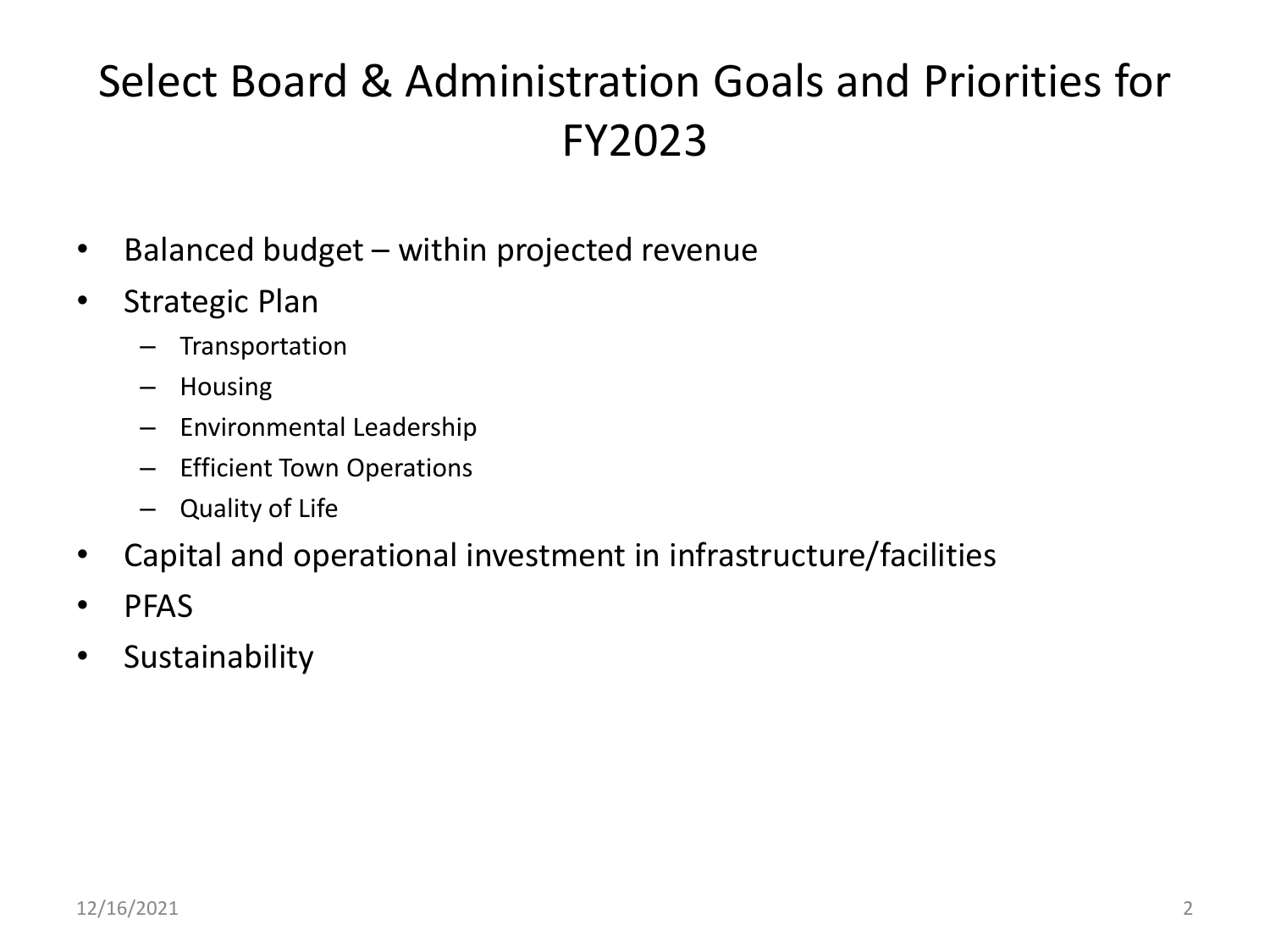# Strategic Plan Implementation Addressed with Budget Recommendations

#### • Strategic Plan

- Environmental Leadership
	- Sustainability
	- Coastal Resiliency/Hazard Mitigation
- Housing
	- Transitional housing for department-head level town employees
- **Transportation** 
	- Continued evaluation of demand management parking (Paid parking)
	- Parking enforcement
	- Commuter shuttle
- Quality of Life
	- Diversity Equity Inclusion (DEI) office
	- Park & Rec Division (Public Works)
- Efficient Town Operations
	- Ongoing development of a Facilities Master Plan
	- Continued Investment in Technology
	- Investment in Infrastructure Maintenance
	- Code Enforcement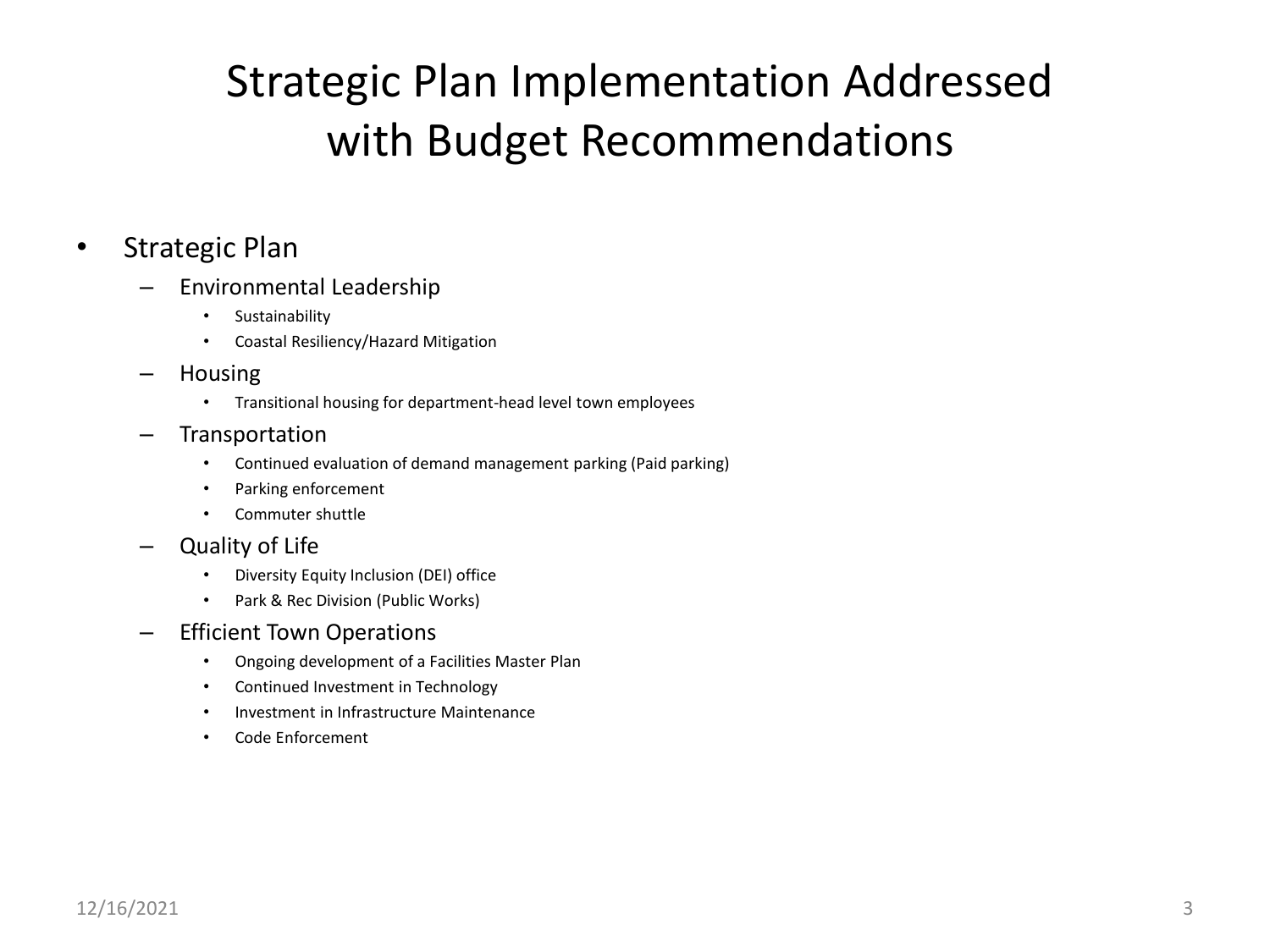# Priority Initiatives and Opportunities

- Our Island Home Operations and Facility Review
- Town-wide PFAS Assessment
- Coastal Resilience Plan
- Hazard Mitigation Plan
- COVID-19 response and follow-up
- Diversity Equity and Inclusion (DEI) Initiatives
- Municipal Facilities Master Plan
- Parks Master Plan Resiliency Review
- Sustainability Office and Projects (solar projects)
- Capital Planning & Project Management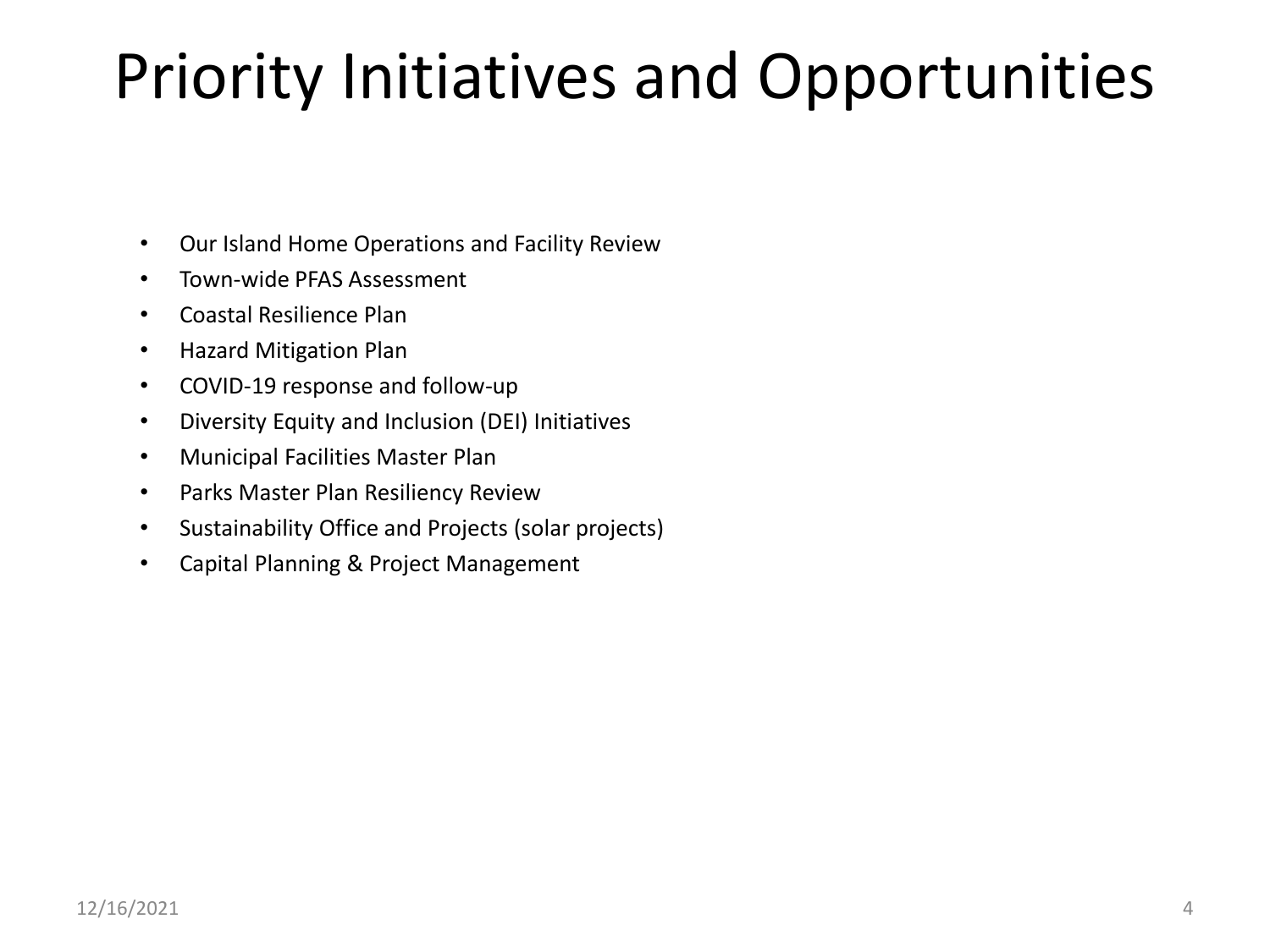# Efforts to Enhance Recruitment and Retention of Town Employees

- Review staffing when key positions become vacant
- Succession planning in development
- Cross-train staff where appropriate
- Increase training and educational opportunities
- Classification and compensation study to be undertaken in FY2022
- Review and refine remote working options
- Review potential options for Town employee housing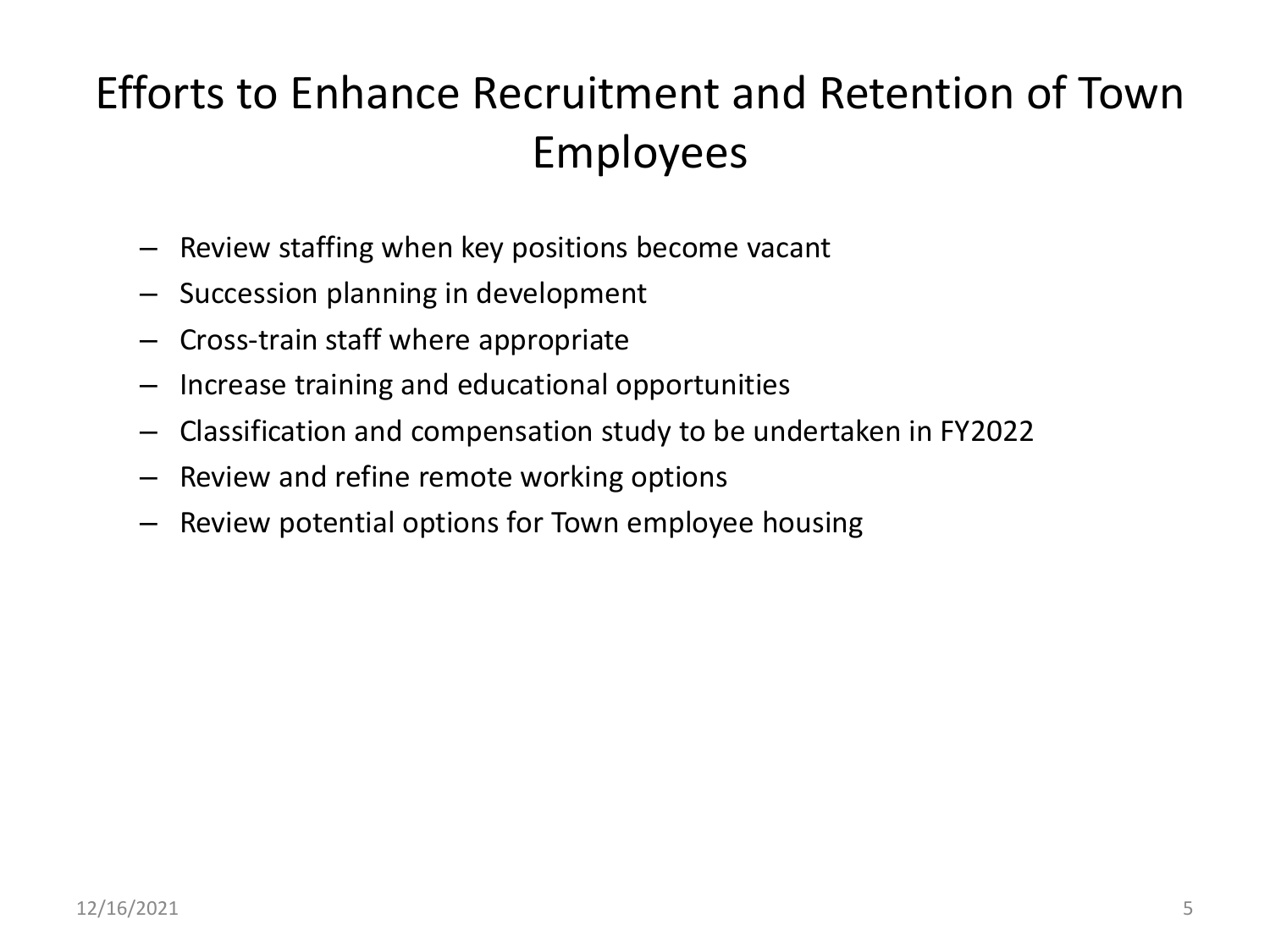# FY2023 General Fund Budget **Overview**

- Revenue Total Projected Revenue of \$121,679,660 Net of Property Tax Abatements
- Expenses Total Projected Expenses of \$121,486,604
- Projected FY2023 Unused Levy Capacity \$193,056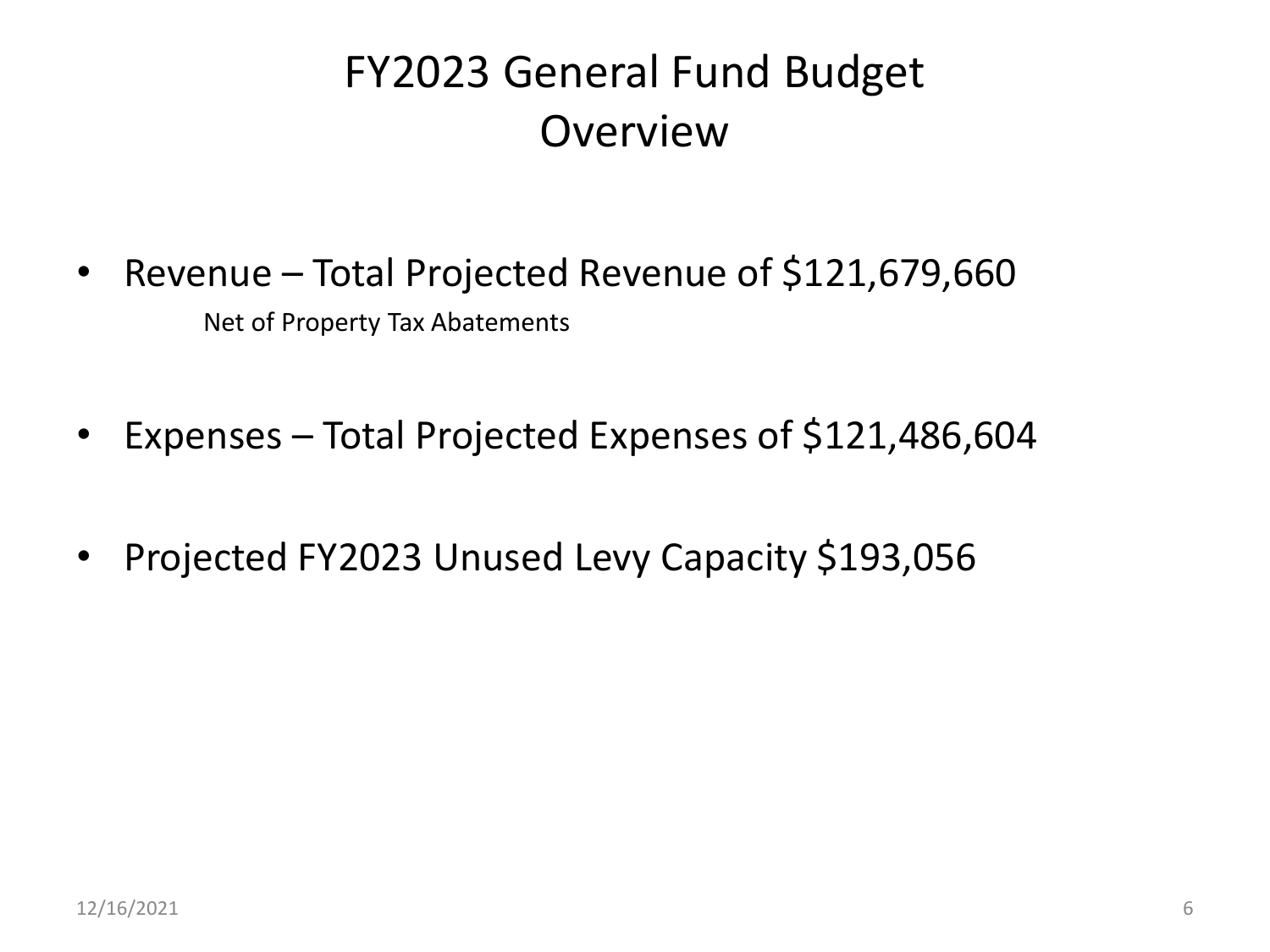# FY2023 General Fund Budget Summary Comparison

| <b>REVENUES</b>               | <b>FY22</b>  | <b>FY23</b> | \$ Change   | % Change |
|-------------------------------|--------------|-------------|-------------|----------|
| <b>Property Tax</b>           | 93,059,841   | 102,110,030 | 9,050,189   | 9.7%     |
| Local Receipts (All other)    | 2,381,060    | 2,590,300   | 209,240     | 8.8%     |
| Motor Vehicle Excise          | 2,250,000    | 2,500,000   | 250,000     | 11.1%    |
| <b>Rooms and Meals Tax</b>    | 7,380,000    | 8,082,000   | 702,000     | 9.5%     |
| Licenses and Permits          | 891,350      | 1,350,000   | 458,650     | 51.5%    |
| State Aid (1)                 | 3,880,200    | 3,961,774   | 81,574      | 2.1%     |
| <b>Free Cash</b>              | 4,575,000    | 892,500     | (3,682,500) | (80.5%)  |
| <b>Other Available Funds</b>  |              |             |             | na       |
| <b>TOTAL REVENUES</b>         | 114,417,451  | 121,486,604 | 7,069,153   | 6.2%     |
| <b>EXPENDITURES</b>           |              |             |             |          |
| <b>Municipal Departments</b>  | 30,480,319   | 32,086,263  | 1,605,944   | 5.3%     |
| <b>School Department</b>      | 33,376,987   | 34,976,987  | 1,600,000   | 4.8%     |
| Non-Departmental              | 33, 391, 355 | 36,855,185  | 3,463,830   | 10.4%    |
| <b>Special Appropriations</b> | 17, 168, 790 | 17,568,168  | 399,378     | 2.3%     |
| <b>TOTAL EXPENDITURES</b>     | 114,417,451  | 121,486,604 | 7,069,153   | 6.2%     |

• See Appendix A for detailed breakdown.

(1) FY 2023 state aid represents level funding from FY 2022 approved figure.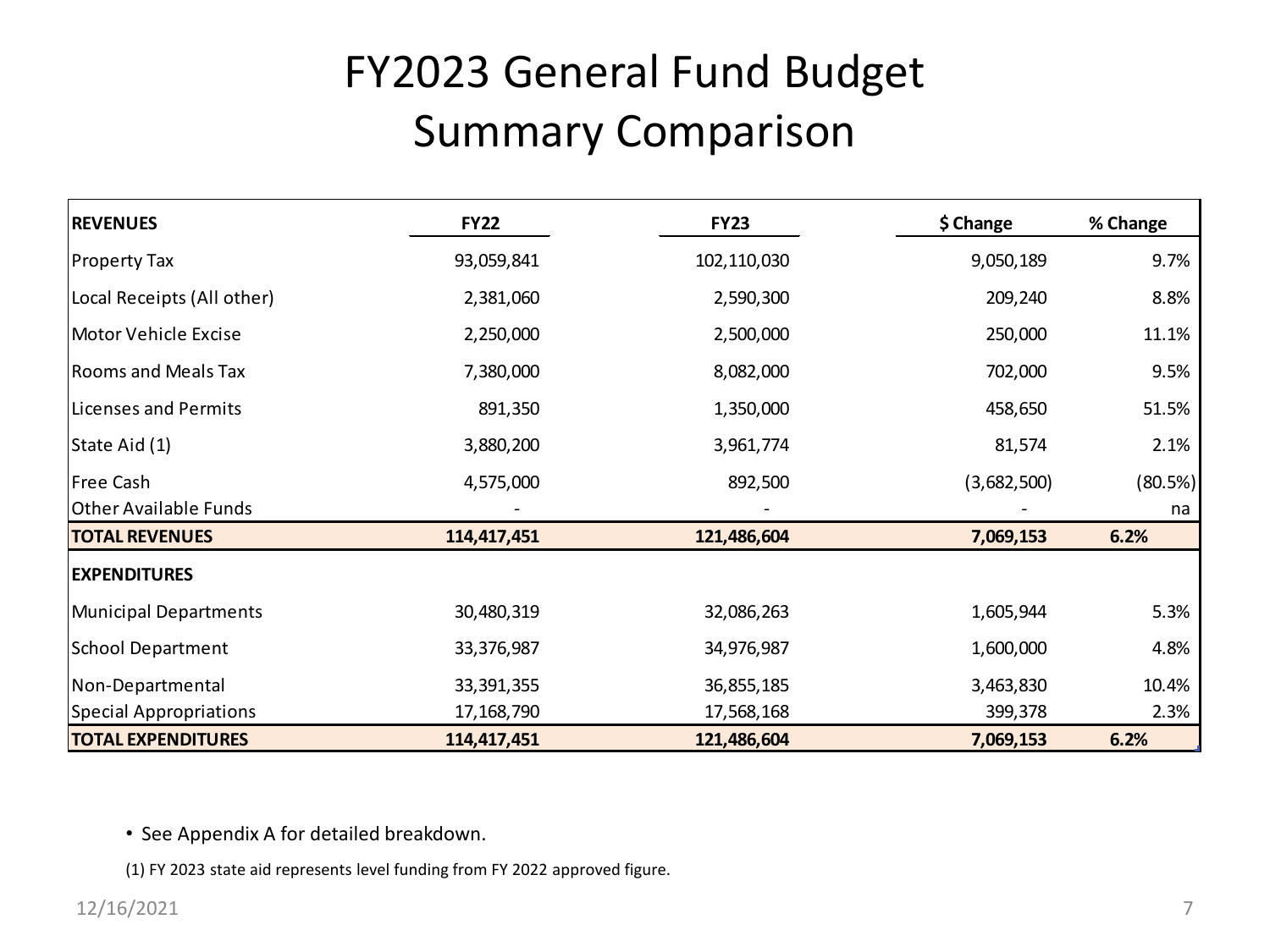# FY2023 General Fund Projected Revenue

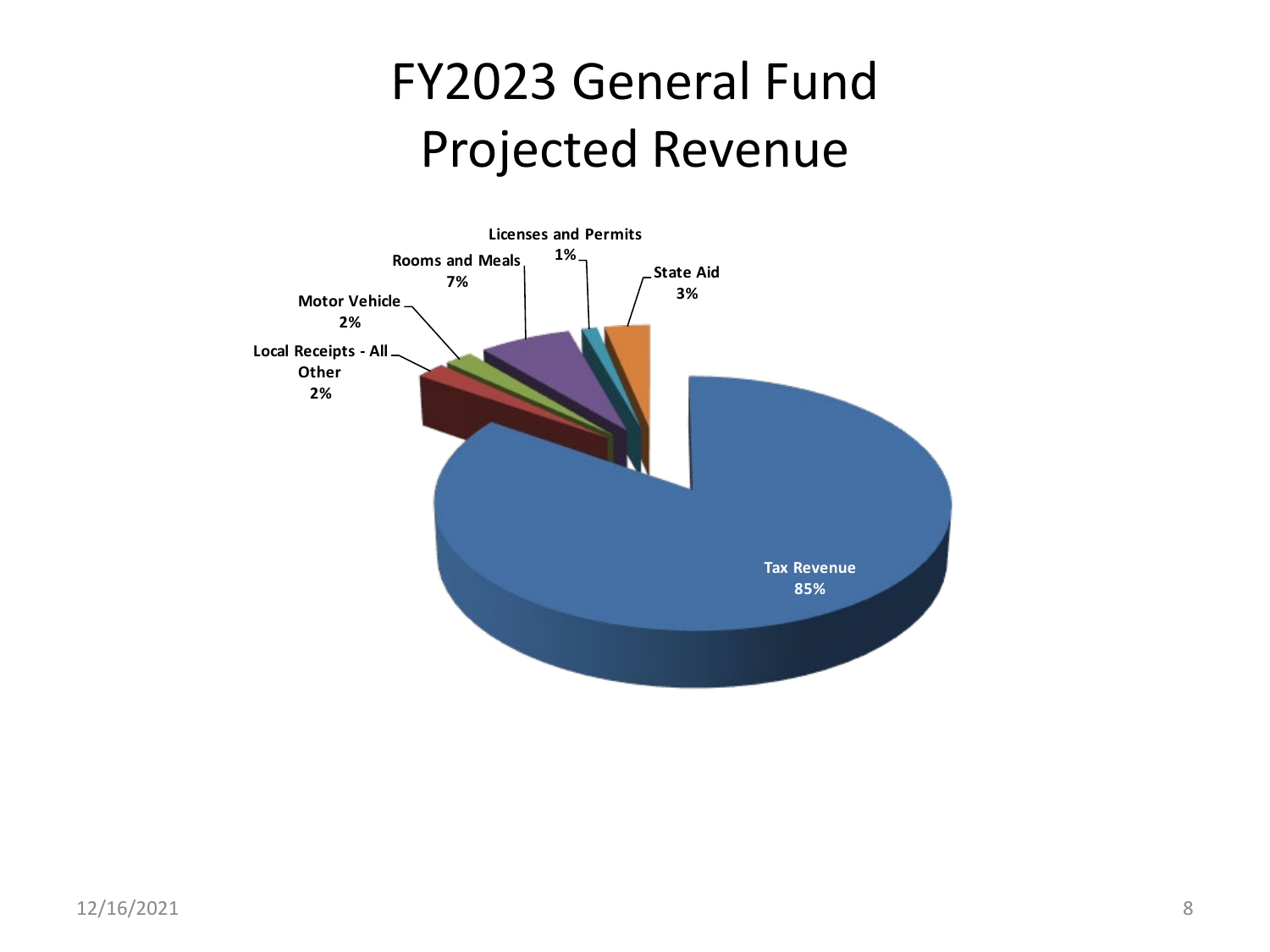# FY2023 General Fund Projected Expenses

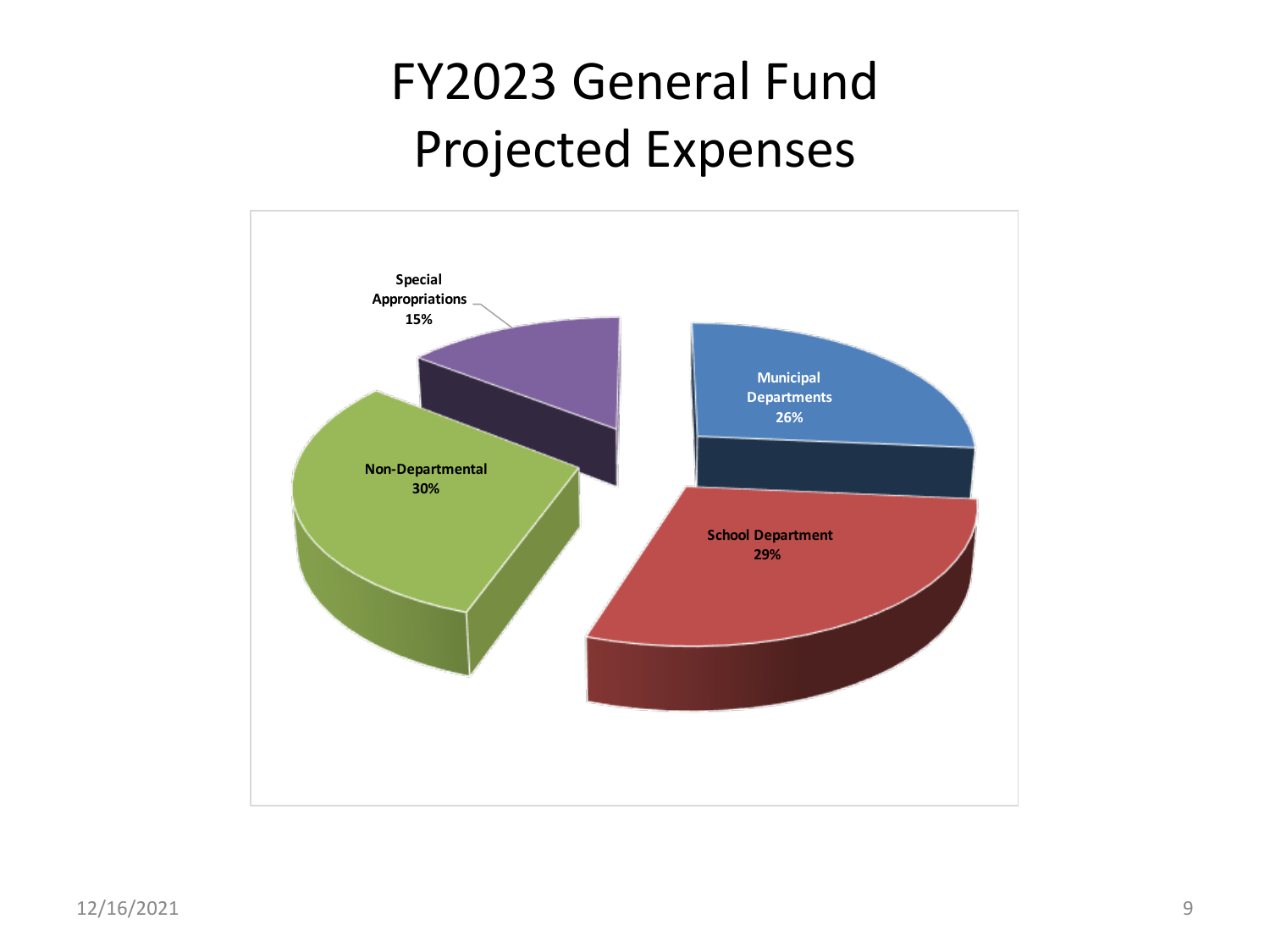# FY2023 General Fund Budget Expense Categories

| Category                                     | <b>FY2023</b><br><b>Current Projection</b> | <b>Notes</b>                                                  |
|----------------------------------------------|--------------------------------------------|---------------------------------------------------------------|
| <b>Town Operational Expenses</b>             | \$8,672,035                                |                                                               |
| Town Operational EIRs <sup>(1)</sup>         | \$1,306,900                                | Included in Town expenses                                     |
| <b>Town Salaries</b>                         | \$23,237,196                               | Contracts in negotiations; c/b<br>allowance                   |
| <b>Town Personnel EIRs</b>                   | \$1,575,962                                | Included in Town salaries                                     |
| <b>School Operational</b><br><b>Expenses</b> | \$5,788,527                                |                                                               |
| <b>School Operational EIRs</b>               | \$187,622                                  | Included in School expenses                                   |
| <b>School Salaries</b>                       | \$28,638,460                               | Contracts in negotiations; collective<br>bargaining allowance |
| <b>School Personnel EIRs</b>                 | \$1,362,378                                | Included in School salaries                                   |

(1) EIR = Expense Increase Request.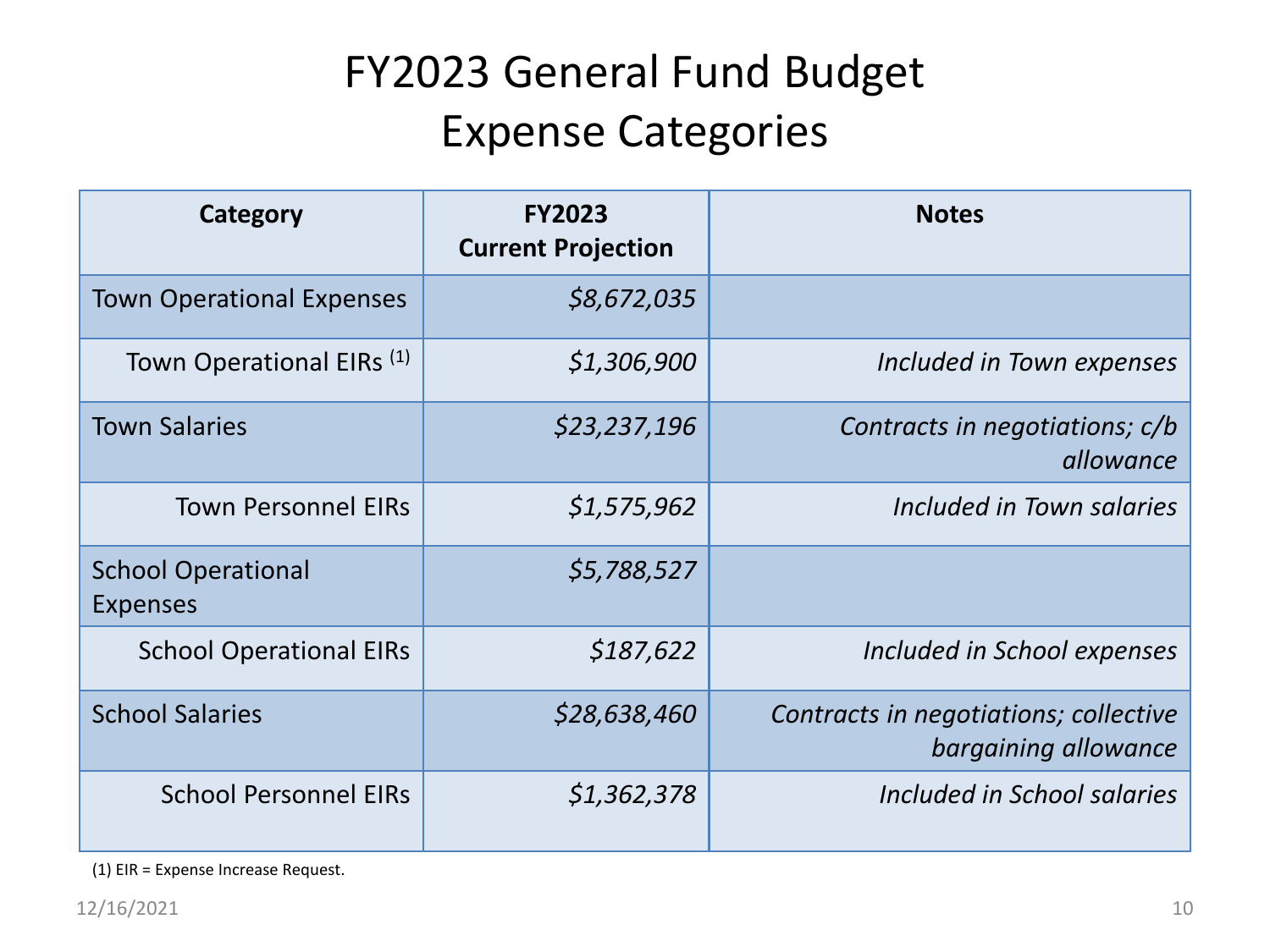# FY2023 General Fund Budget Fixed Costs

| Category                             | <b>FY2023</b><br><b>Current Projection</b> | % Change over FY2022 Budget |
|--------------------------------------|--------------------------------------------|-----------------------------|
| <b>Health Insurance</b>              |                                            |                             |
| Active                               | \$11,857,399                               | 7% increase                 |
| Retiree                              | \$3,952,466                                | 7% increase                 |
| <b>General Insurance</b>             | \$3,556,680                                | 17% increase                |
| <b>Debt Service</b>                  | \$11,189,470                               | per established schedule    |
| Retirement                           | \$6,299,169                                | 8.5% increase               |
| <b>Enterprise Fund</b><br>Subsidies* | \$11,790,570                               | 2.5% Increase               |

\* See Appendix A for detailed breakdown.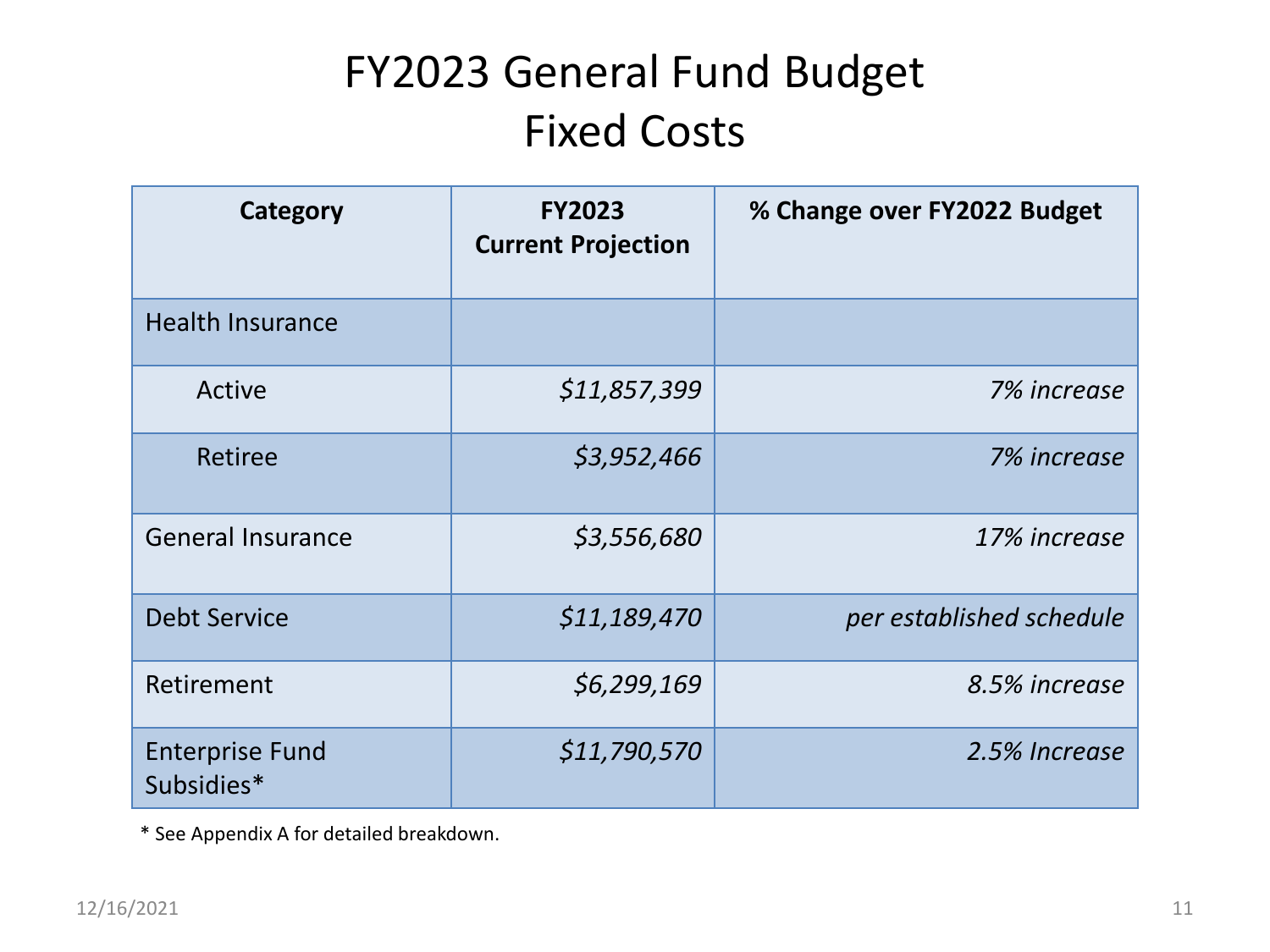## FY2023 General Fund – Special Appropriations

| Category                                               | <b>FY2023</b><br><b>Current Projection</b> | % Change over FY2022 Budget      |
|--------------------------------------------------------|--------------------------------------------|----------------------------------|
| <b>Health &amp; Human Services</b>                     | \$750,000                                  | 15.4% increase                   |
| <b>County Assessment</b>                               | \$178,816                                  | 2.5% increase                    |
| Reserve Fund                                           | \$500,000                                  | No change                        |
| <b>Unpaid Bills</b>                                    | \$20,000                                   | 31% decrease                     |
| <b>Other Post Employment</b><br><b>Benefits (OPEB)</b> | \$500,000                                  | No change                        |
| Affordable Housing Trust Fund                          | 1,625,000                                  | No change                        |
| <b>Overlay &amp; Other Deficits</b>                    | \$0                                        | 50                               |
| <b>Cherry Sheet Charges</b>                            | \$1,132,802                                | 11.8% increase                   |
| <b>Community School</b>                                | \$550,000                                  | 10% increase                     |
| Min Cap Funding Req.                                   | \$1,070,980                                | $n/a$ - 1% of prior year revenue |
| <b>TOTAL EXPENSES</b>                                  | \$121,486,604                              |                                  |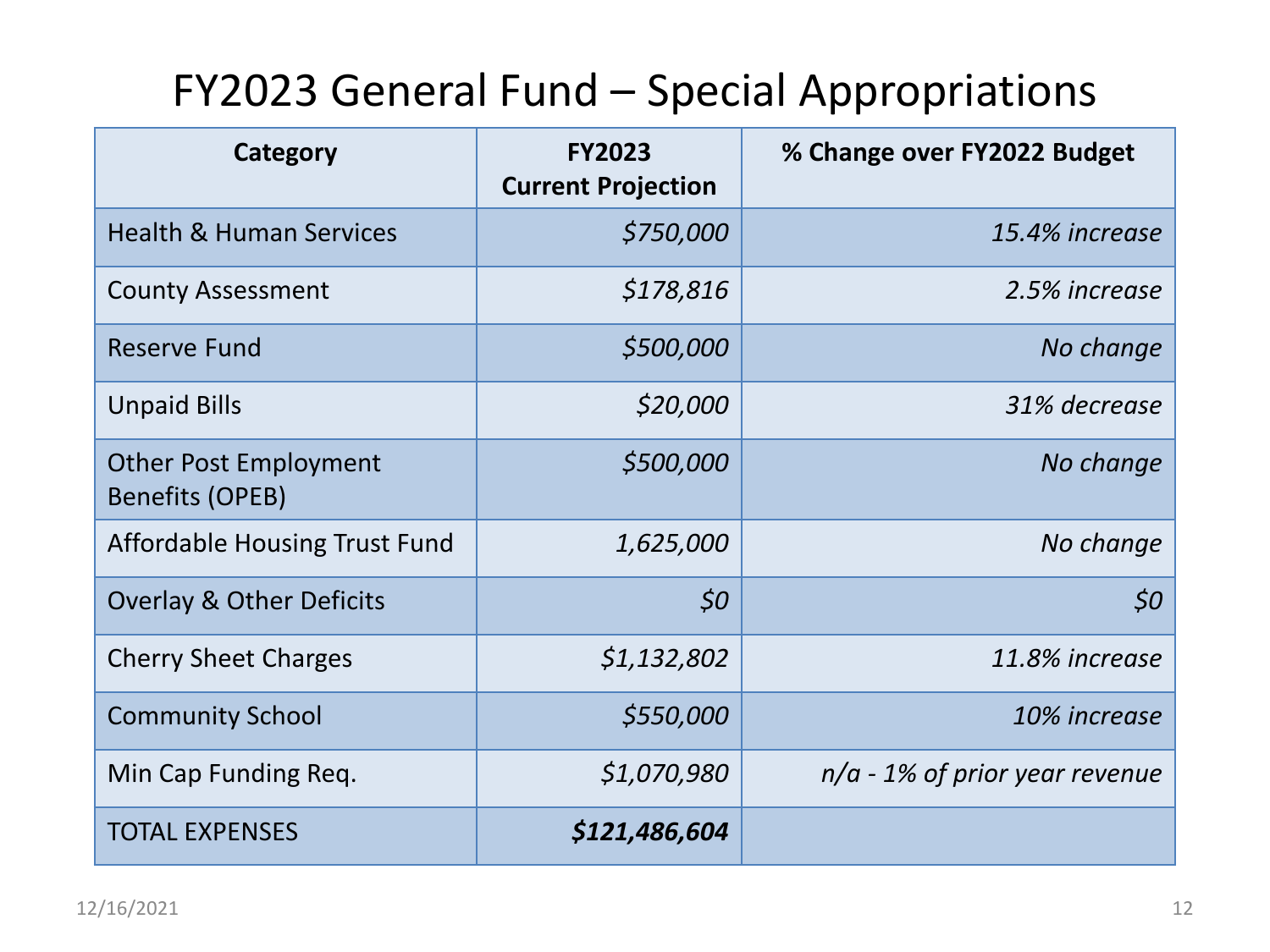#### FY2023 Town Expense Increase Requests

(included in recommended budget, excluding school)

- \$5,810,597 Submitted Requests
	- One-time \$692,500  $-$  On-going  $\frac{1}{5,118,097}$
- \$3,630,654 Recommended
	- One-time \$692,500  $-$  On-going  $\frac{1}{2}$   $\frac{1}{2}$   $\frac{1}{2}$   $\frac{1}{2}$   $\frac{1}{2}$   $\frac{1}{2}$   $\frac{1}{2}$   $\frac{1}{2}$   $\frac{1}{2}$   $\frac{1}{2}$   $\frac{1}{2}$   $\frac{1}{2}$   $\frac{1}{2}$   $\frac{1}{2}$   $\frac{1}{2}$   $\frac{1}{2}$   $\frac{1}{2}$   $\frac{1}{2}$   $\frac{1}{2}$   $\frac{1}{2}$   $\frac{1}{2}$
- To be funded through available tax levy, budget adjustments, alternate funding sources, free cash, potential revenue increases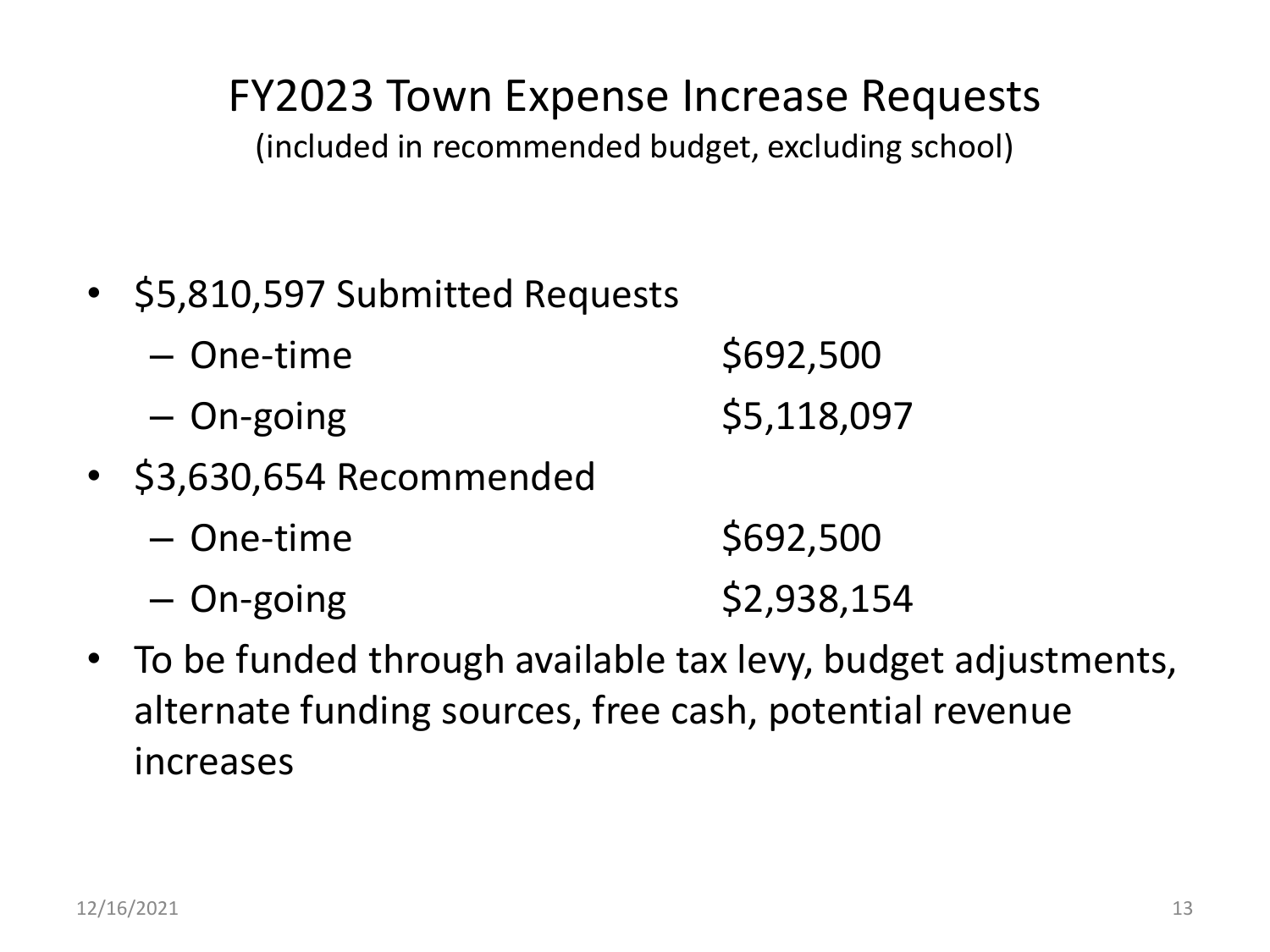#### FY2023 Recommended Town Personnel Expense Increase Requests

|             |                                                           | One-    |                 |
|-------------|-----------------------------------------------------------|---------|-----------------|
|             |                                                           | Time or | <b>Approved</b> |
|             | Department Description of Expense Request                 | Ongoing | EIRs(1)         |
|             | Personnel Expense Increase Requests (EIRs)                |         |                 |
| <b>DPW</b>  | Addition of 1 Mechanic                                    | Ongoing | 99,019          |
| <b>DPW</b>  | Addition of 1 Position for Park and Rec Division          | Ongoing | 91,906          |
| <b>DPW</b>  | Addition of 1 Position for Trees                          | Ongoing | 91,906          |
| <b>DPW</b>  | Town Engineer                                             | Ongoing | 144,695         |
| Finance     | <b>Procurement Administrator</b>                          | Ongoing | 114,696         |
| Finance     | Additon of 1 Accounting Clerk - Treasury                  | Ongoing | 98,540          |
| Fire        | Part time Administrative Specialist transfer to full-time | Ongoing | 29,785          |
| Fire        | Addition of 2 Firefighter/Paramedic                       | Ongoing | 190,800         |
| Fire        | Overtime increase                                         | Ongoing | 50,000          |
| Health      | <b>Chief Environmental Health Officer</b>                 | Ongoing | 153,000         |
| <b>HR</b>   | <b>Assistant HR Director</b>                              | Ongoing | 133,000         |
| HR.         | Various position reclassifications                        | Ongoing | 55,000          |
| ΙT          | Information Technology Security Systems Administrator     | Ongoing | 122,920         |
| Marine      | Addition of 5 Seasonal Lifeguards                         | Ongoing | 58,500          |
| <b>NRD</b>  | <b>Conservation Agent</b>                                 | Ongoing | 122,920         |
| NRD/Health  | Public Outreach Specialist                                | Ongoing | 98,541          |
| <b>NRD</b>  | <b>Sustainability Manager</b>                             | Ongoing | 138,000         |
| Police      | <b>Business License Inspector</b>                         | Ongoing | 98.541          |
| Police      | Addition of 2 Police Officers (Airport)                   | Ongoing | 191,678         |
| Police      | Parking Enforcement Coordinator                           | Ongoing | 122,920         |
| <b>PLUS</b> | Overtime increase                                         | Ongoing | 10,000          |
| <b>PLUS</b> | Land Use Specialist/Zoning Administrator                  | Ongoing | 107,387         |
|             | <b>Department Personnel EIR</b>                           |         | \$2,323,754     |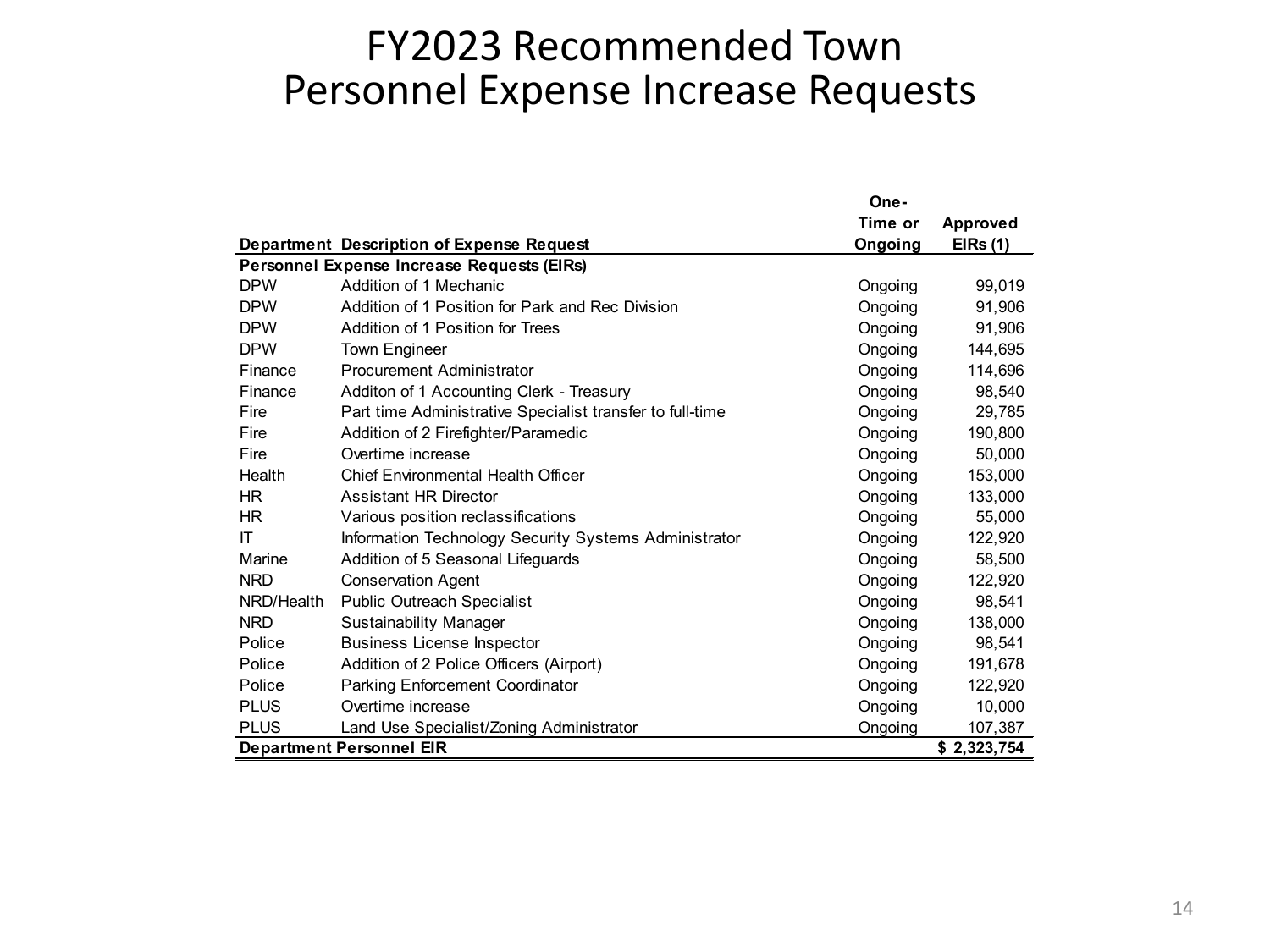#### FY2023 Recommended Town Operating Expense Increase Requests

#### **Operating Expense Increase Requests (EIRs)**

| Fire                                                                        | Rope Rescue Equipment                                                 | One-Time | 25,000  |  |  |  |  |  |  |
|-----------------------------------------------------------------------------|-----------------------------------------------------------------------|----------|---------|--|--|--|--|--|--|
| Fire                                                                        | Safety and protective gear, alternate to Structural firefighting gear | One-Time | 23,000  |  |  |  |  |  |  |
| ΙT                                                                          | Multi-factor authentication implementation services                   | One-Time | 22,500  |  |  |  |  |  |  |
| ΙT                                                                          | Migrate Exchange mail server to Office 365 cloud environment          | One-Time | 22,000  |  |  |  |  |  |  |
| <b>PLUS</b>                                                                 | Historic District Commission - historic architectural surveys update  | One-Time | 25,000  |  |  |  |  |  |  |
| <b>PLUS</b>                                                                 | Update of the 2009 Master Plan                                        | One-Time | 100,000 |  |  |  |  |  |  |
| <b>PLUS</b>                                                                 | Replacement vehicle for PLUS                                          | One-Time | 30,000  |  |  |  |  |  |  |
| Town Admin                                                                  | <b>Baxter Rd Relocation Management</b>                                | One-Time | 150,000 |  |  |  |  |  |  |
| Town Admin                                                                  | Professional services increase                                        | One-Time | 50,000  |  |  |  |  |  |  |
| Town Admin                                                                  | Commuter shuttle                                                      | One-Time | 200,000 |  |  |  |  |  |  |
| Town Admin                                                                  | Historic sidewalk preservation & repair study                         | One-Time | 40,000  |  |  |  |  |  |  |
| <b>Town Clerk</b>                                                           | Replacement of furniture                                              | One-Time | 5,000   |  |  |  |  |  |  |
| C & T                                                                       | 4th of July Fireworks increase for new contract FY23-25               | Ongoing  | 12,550  |  |  |  |  |  |  |
| <b>DPW</b>                                                                  | Field Maintenance - Park and Rec                                      | Ongoing  | 200,000 |  |  |  |  |  |  |
| <b>HR</b>                                                                   | TASC FSA accounts monthly fee                                         | Ongoing  | 6,000   |  |  |  |  |  |  |
| IT                                                                          | Cloud-to-Cloud backup for cloud-based Exchange email and Office       | Ongoing  | 8,800   |  |  |  |  |  |  |
| IT                                                                          | Multi-factor authentication licensing and hardware tokens             | Ongoing  | 17,000  |  |  |  |  |  |  |
| IT                                                                          | <b>Cybersecurity services</b>                                         | Ongoing  | 50,000  |  |  |  |  |  |  |
| ΙT                                                                          | Upgrade Exchange mail server to Office 365 cloud environment and      | Ongoing  | 37,500  |  |  |  |  |  |  |
| ΙT                                                                          | TeamDynamix project portfolio management software annual              | Ongoing  | 30,000  |  |  |  |  |  |  |
| IT                                                                          | Comcast Internet service for three WiFi hotspots                      | Ongoing  | 11,000  |  |  |  |  |  |  |
| IT                                                                          | Zoom video conferencing and webinar service                           | Ongoing  | 5,700   |  |  |  |  |  |  |
| IT                                                                          | 5% increase for existing Professional Services                        | Ongoing  | 20,850  |  |  |  |  |  |  |
| Town Admin                                                                  | Delta playing fields lease                                            | Ongoing  | 30,000  |  |  |  |  |  |  |
| Town Admin                                                                  | Office space lease                                                    | Ongoing  | 100,000 |  |  |  |  |  |  |
| Town Admin                                                                  | Select Board Strategic planning initiatives                           | Ongoing  | 50,000  |  |  |  |  |  |  |
| <b>Town Clerk</b>                                                           | Sound & microphones for Annual Town Meetings                          | Ongoing  | 9,000   |  |  |  |  |  |  |
| <b>Town Clerk</b>                                                           | E-voting service for Annual Town Meetings                             | Ongoing  | 26,000  |  |  |  |  |  |  |
| <b>Total Operating Expense Increase Requests</b><br>\$1,306,900             |                                                                       |          |         |  |  |  |  |  |  |
|                                                                             |                                                                       |          |         |  |  |  |  |  |  |
| Total Town Personnel & Operational Expense Increase Requests<br>\$3,630,654 |                                                                       |          |         |  |  |  |  |  |  |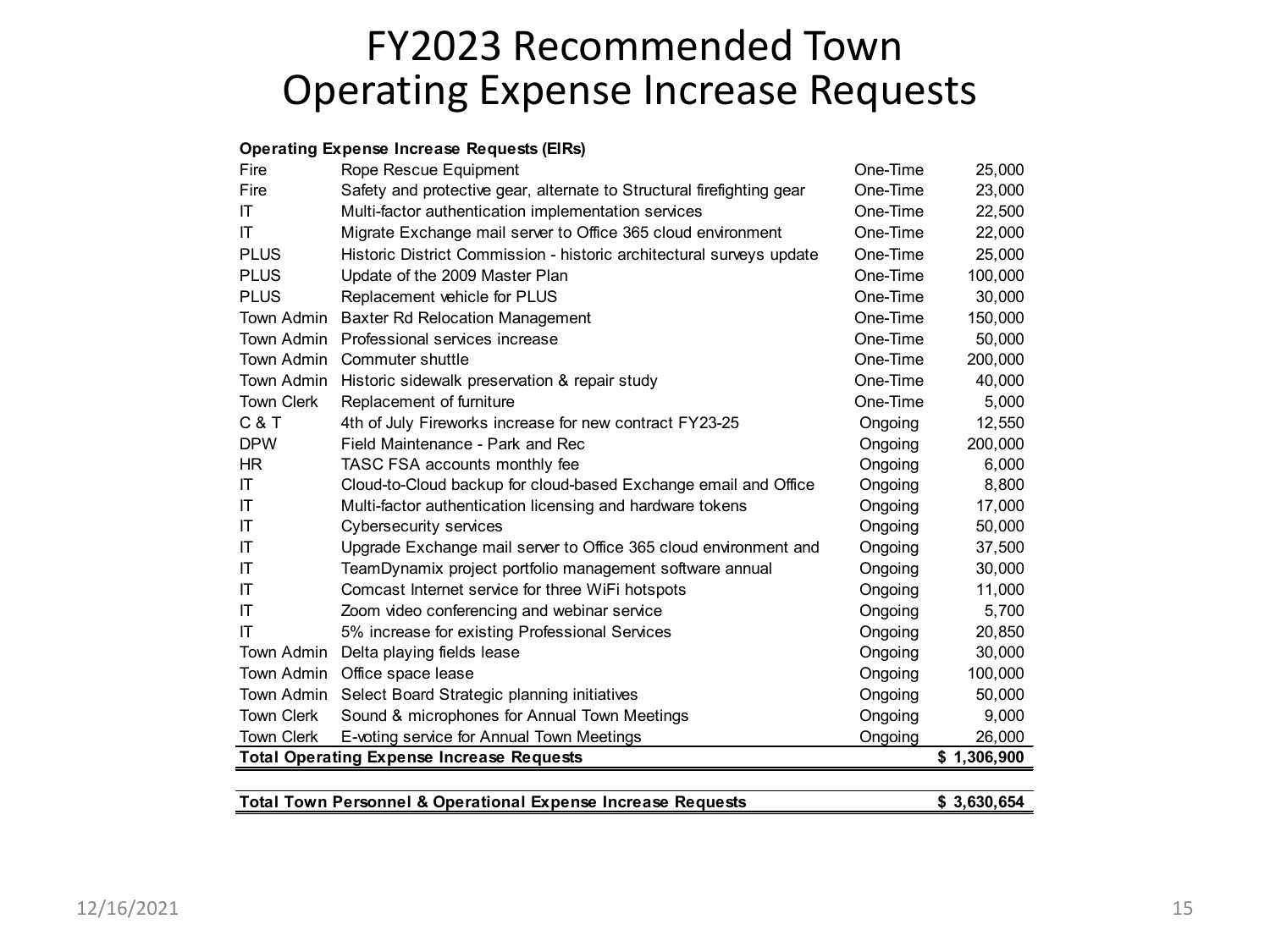# FY2023 Town Expense Increase Requests Funding Source Detail

| <b>Funding Source</b>              | <b>Amount</b> |
|------------------------------------|---------------|
| Tax Levy & Other General Revenues  | \$2,784,254   |
| <b>Free Cash</b>                   | \$692,500     |
| <b>Capital Exclusion</b>           | \$0           |
| <b>Special Revenue Funds</b>       | \$153,900     |
| <b>Borrowing</b>                   |               |
|                                    |               |
| <b>Total - All Funding Sources</b> | \$3,630,654   |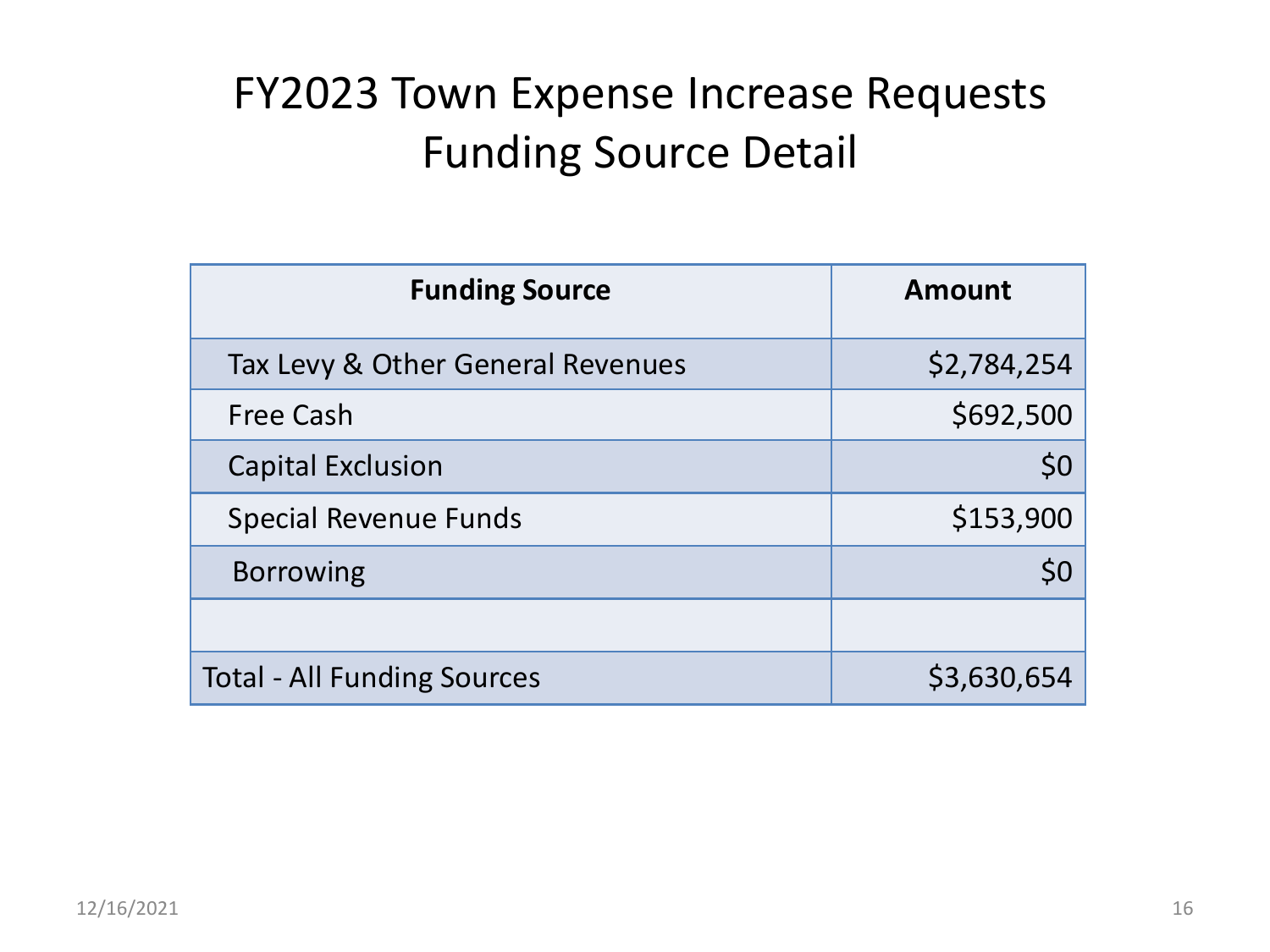# Preliminary Free Cash Recommendation (Subject to Change)

| General Fund Certified Free Cash*                | \$16,258,544 |
|--------------------------------------------------|--------------|
| Fund Town Expense Increase Requests (one-time)   | 692,500      |
| Fund School Expense Increase Requests (one-time) | 200,000      |
| <b>Fund Town and School Capital Requests</b>     | <b>TBD</b>   |
| <b>Unpaid Bills</b>                              | 20,000       |
| <b>Stabilization Fund</b>                        | <b>TBD</b>   |
| <b>Capital Stabilization Fund</b>                | <b>TBD</b>   |
| <b>Other Post Employment Stabilization Fund</b>  | <b>TBD</b>   |
| <b>OPEB Trust Fund Contribution</b>              | <b>TBD</b>   |
| <b>Unallocated Free Cash</b>                     |              |

\*Free Cash for use in FY2022 and FY2023 is pending certification by the Department of Revenue as of December 1, 2021. Full certification is expected in late December 2021 or early January 2022. This amount is expected to exceed budget projections due to a better operating result than FY2021 Pursuant to Town policy and best management practices, Free Cash is used for non- recurring items such as capital projects or items or other one-time expenses.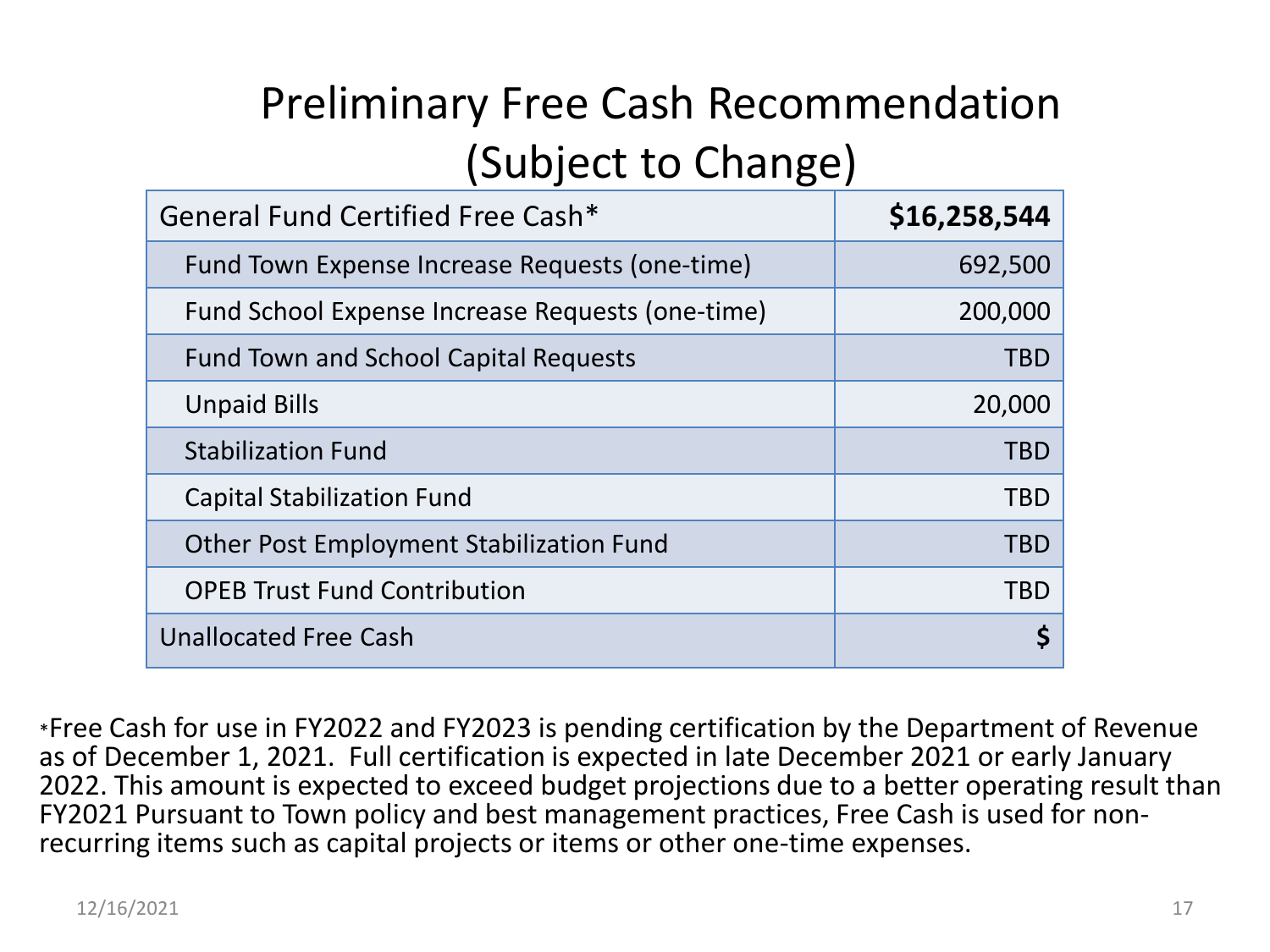### FY2023 Outstanding Items and Current Unknowns

- State Aid Impact
- Harbor Place Project
- Citizen Warrant Articles Potential Cost Impact
- PFAS Costs
- Ongoing impact of COVID-19
- Short-term Rentals
- Supply chain & labor issues
- Implementation of Coastal Resilience Plan and budget implication
- Solid Waste
- Free cash
- Collective bargaining negotiations
- Retirement assessment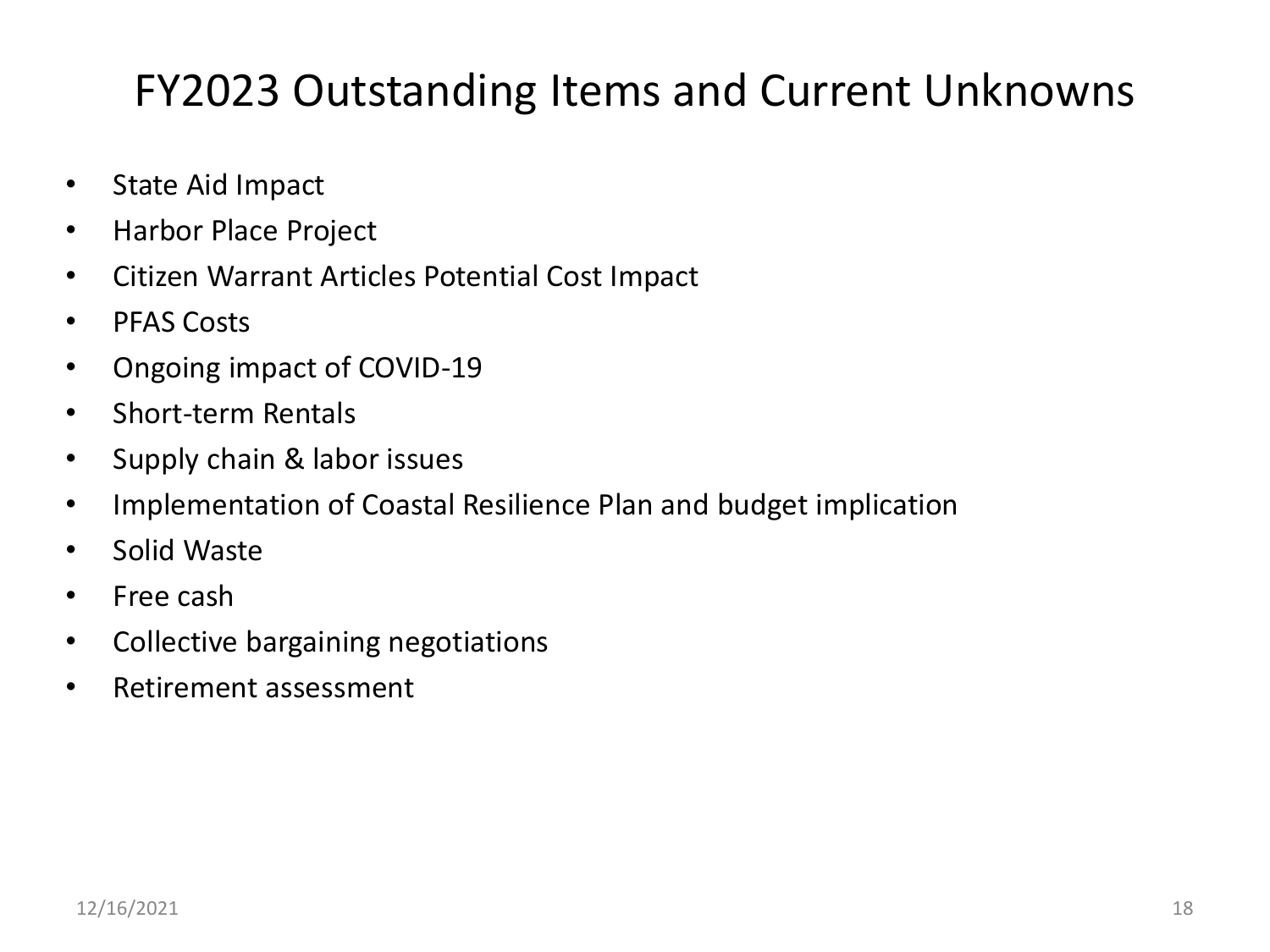#### Future Potential Costs

- Integration and implementation of plans
	- Strategic Plan
	- Coastal Resilience
	- Master Plan
	- Parks Master Plan
	- Capital Improvement Plan
- Employee recruitment and retention, including housing
- Cyber security measures
- Update of 5-year General Fund Forecast
- Solid Waste
	- Current Contract Expires in 2025
- NRTA
	- Year-Round Service Modifications
- PFAS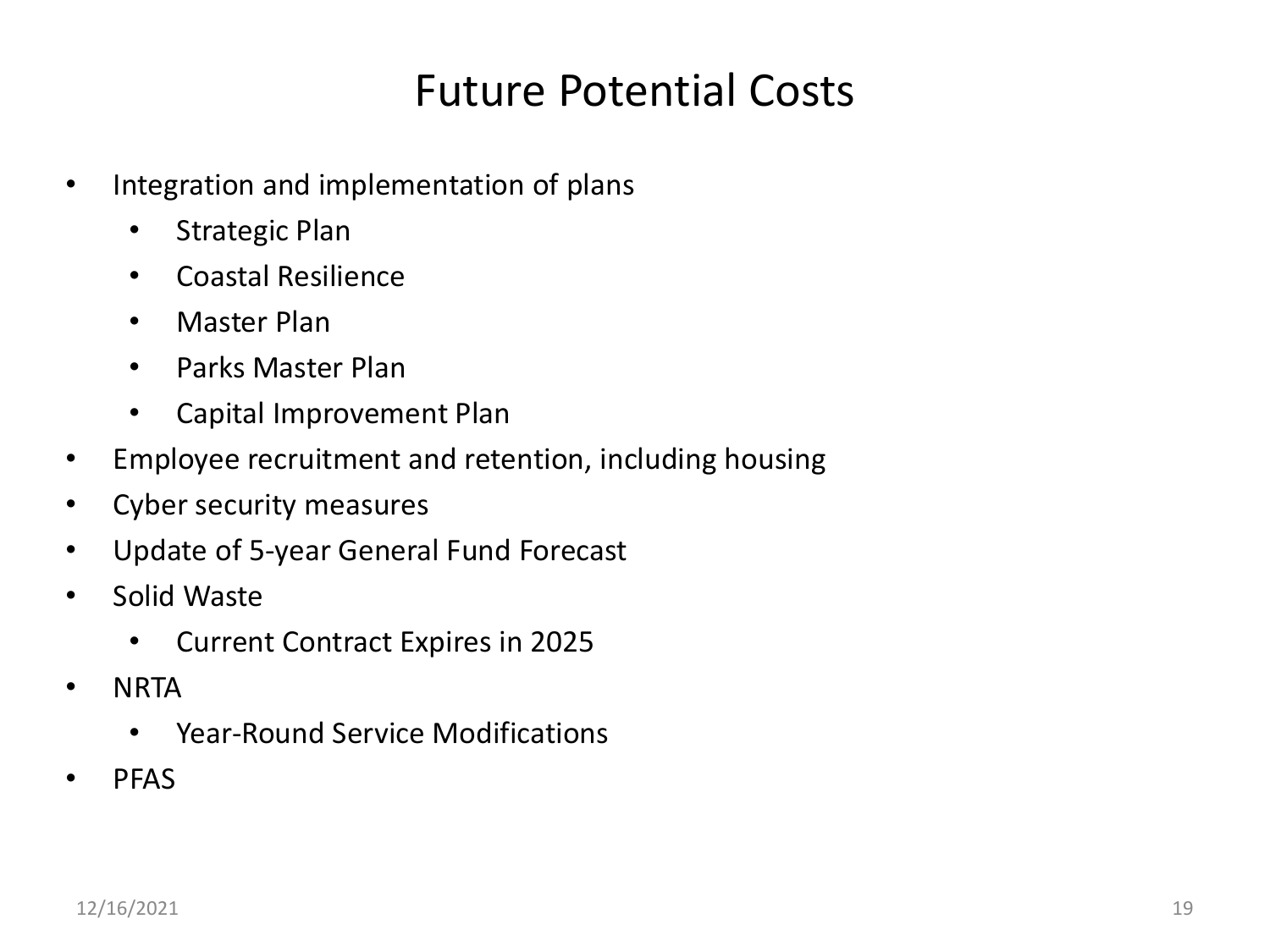#### Next Steps

- December 8: Town Administration FY2023 Budget presentation to Select Board
- January 18: Town Administration FY2023 Budget presentation to School Committee
- January 5: Select Board public hearing; endorsement of recommended FY2023 General Fund Budget
- Mid-January mid-March: Finance Committee review of General Fund & Enterprise Fund budgets; other financial appropriations
- Monday, May 2: Annual Town Meeting (2022)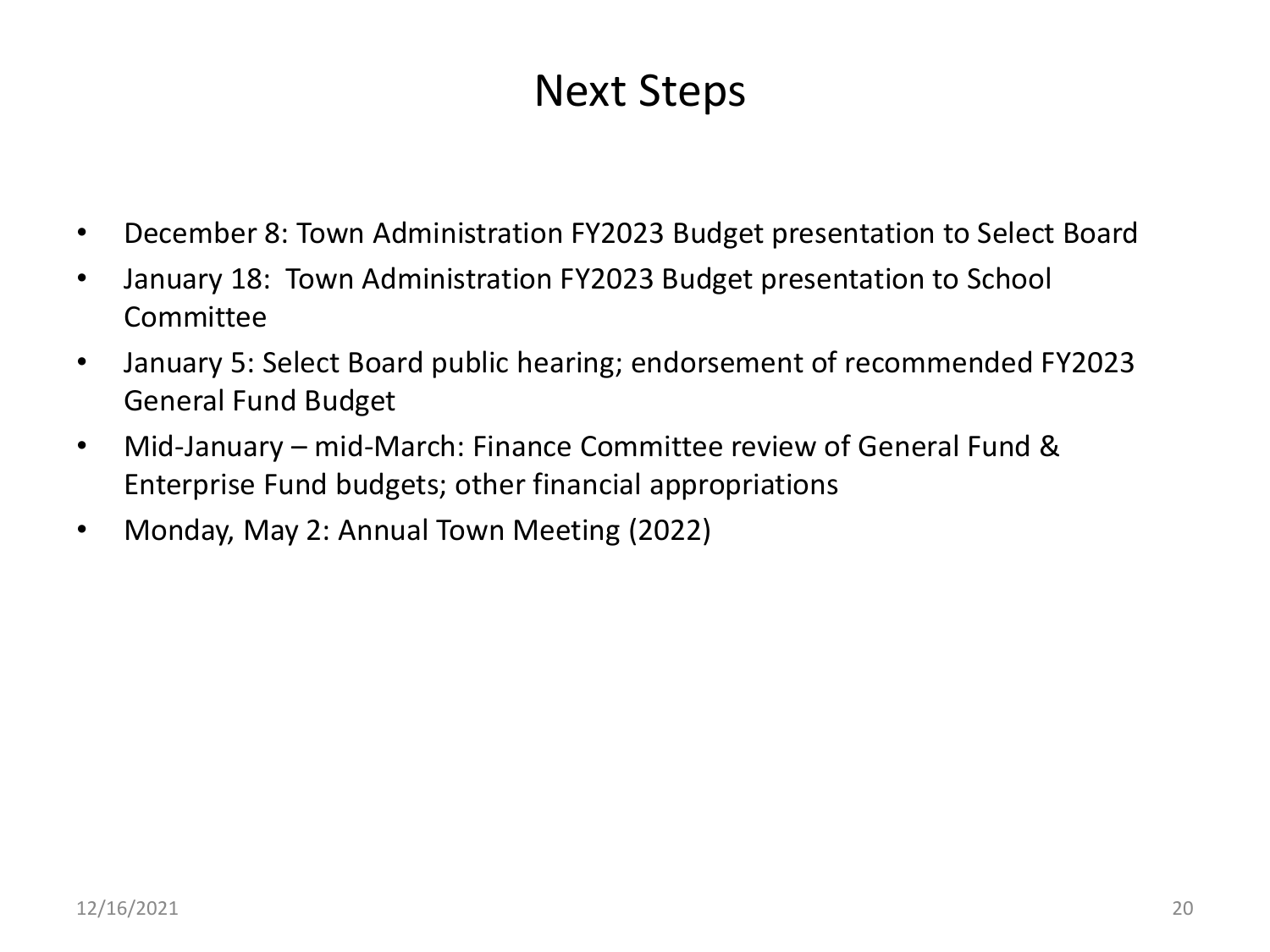### General Fund Revenue Breakdown FY2019 - FY2023

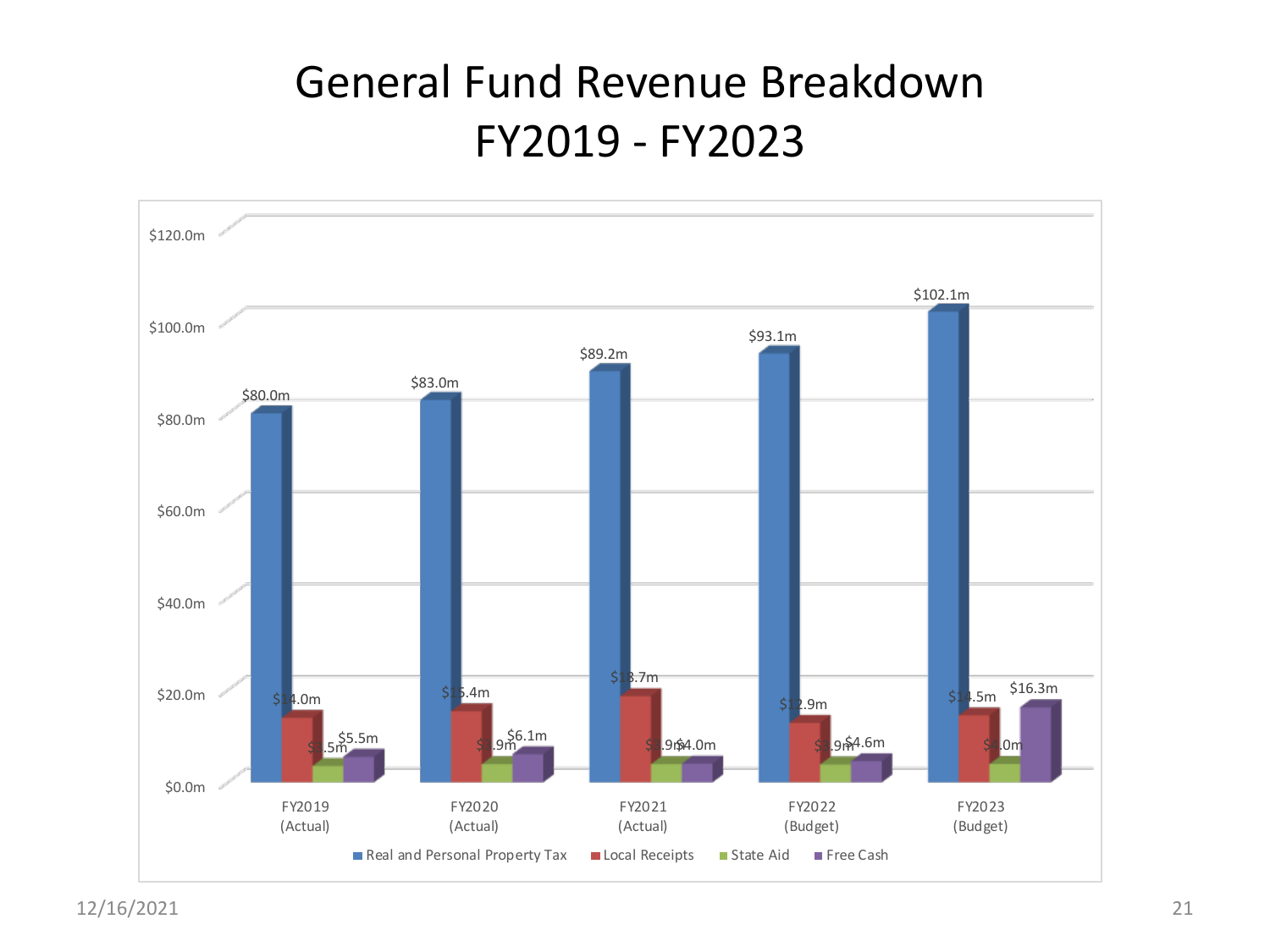### Town Expense Breakdown FY2019 - FY2023

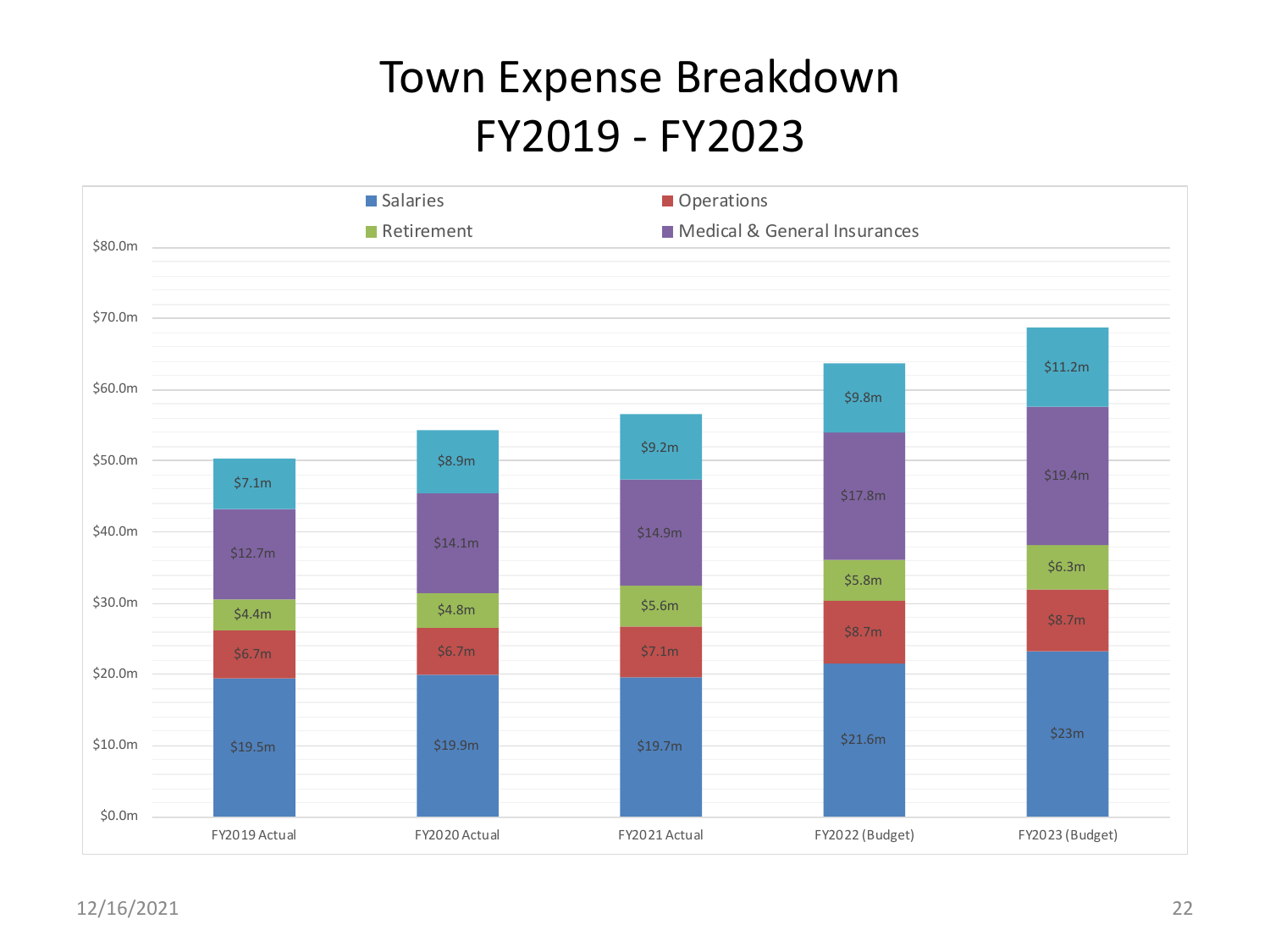## General Fund Personnel History FY2019 - FY2023



\* Full Time Equivalent Calculation = 33-40 Hrs 1.0; 20-32 Hrs 0.50; Seasonal = 0.25

\*\*For comparative purposes, Town Personnel History does not include Our Island Home

\*\*\* Education Personnel History includes Community School Employees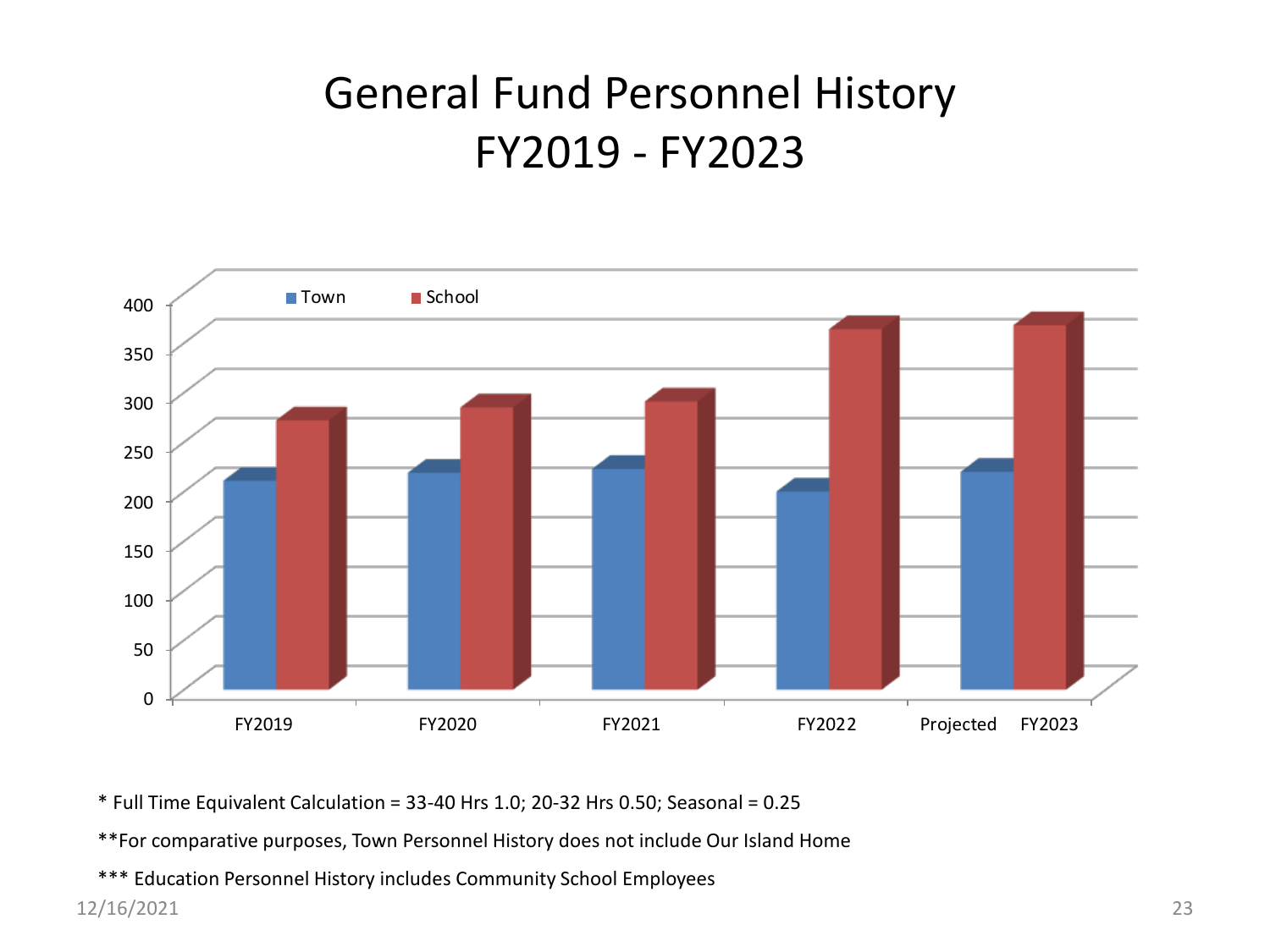#### FY2023 General Fund Budget Breakdown – Revenues

|                                                | <b>Budget</b><br><b>FY2022</b> | <b>Budget</b><br><b>FY2023</b> | \$ Change       | % Change    |
|------------------------------------------------|--------------------------------|--------------------------------|-----------------|-------------|
| <b>Tax Revenue Limitations</b>                 |                                |                                |                 |             |
| Levy Limit from Prior Year                     | \$<br>81,091,677 \$            | 89,231,193 \$                  | 8,139,516       | 10.0%       |
| Add: 2 1/2 % increase                          | 2,027,292                      | 2,230,780                      | 203,488         | 10.0%       |
| Add: Prop 2.5% operating override              |                                |                                |                 | na          |
| Add: new growth <i>estimate</i>                | 700,000                        | 850,000                        | 150,000         | 21.4%       |
| Add: operating override                        | 5,000,000                      |                                | (5,000,000)     | $(100.0\%)$ |
| Levy Limit for Current Year                    | 88,818,969                     | 92,311,973                     | \$<br>3,493,004 | 3.9%        |
| Add: Debt Exclusion                            | 8,831,295                      | 10,391,113                     | 1,559,818       |             |
| <b>Maximum Allowable Levy for Current Year</b> | \$97,650,264                   | \$102,703,086                  | \$5,052,822     | 5.2%        |
| <b>OVERLAY</b>                                 | (400,000)                      | (400,000)                      |                 |             |
| <b>Net available:</b>                          | \$<br>93,059,841               | \$102,110,030                  | \$9,050,189     | 9.7%        |
| <b>State Aid</b>                               | \$<br>3,880,200                | \$<br>3,961,774                | \$<br>81,574    | 2.1%        |
| Local Receipts:                                |                                |                                |                 |             |
| Motor Vehicle Excise                           | 2,250,000                      | 2,500,000                      | 250,000         | 11.1%       |
| Rooms and Meals Tax                            | 7,380,000                      | 8,082,000                      | 702,000         | 9.5%        |
| Licenses and Permits                           | 891,350                        | 1,350,000                      | 458,650         | 51.5%       |
| Local Receipts - All Other                     | 2,381,060                      | 2,590,300                      | 209,240         | 8.8%        |
| <b>Total Local Receipts</b>                    | 12,902,410                     | 14,522,300                     | 1,619,890       | 12.6%       |
| <b>Total Revenue</b>                           | \$109,842,451                  | \$120,594,104                  | \$10,751,653    | 9.8%        |
| <b>Other Sources</b>                           |                                |                                |                 |             |
| <b>Other Sources</b>                           |                                |                                |                 | na          |
| Free Cash Used                                 | 4,575,000                      | 892,500                        | (3,682,500)     | $(80.5\%)$  |
| <b>Excess Overlay</b>                          |                                |                                |                 |             |
| <b>Total Revenue and Other Sources</b>         | \$114,417,451                  | \$121,486,604                  | \$<br>7,069,153 | 6.2%        |
| <b>Total Expenses and Other Uses</b>           | \$114,417,451                  | \$121,486,604                  | \$<br>7,069,153 | 6.2%        |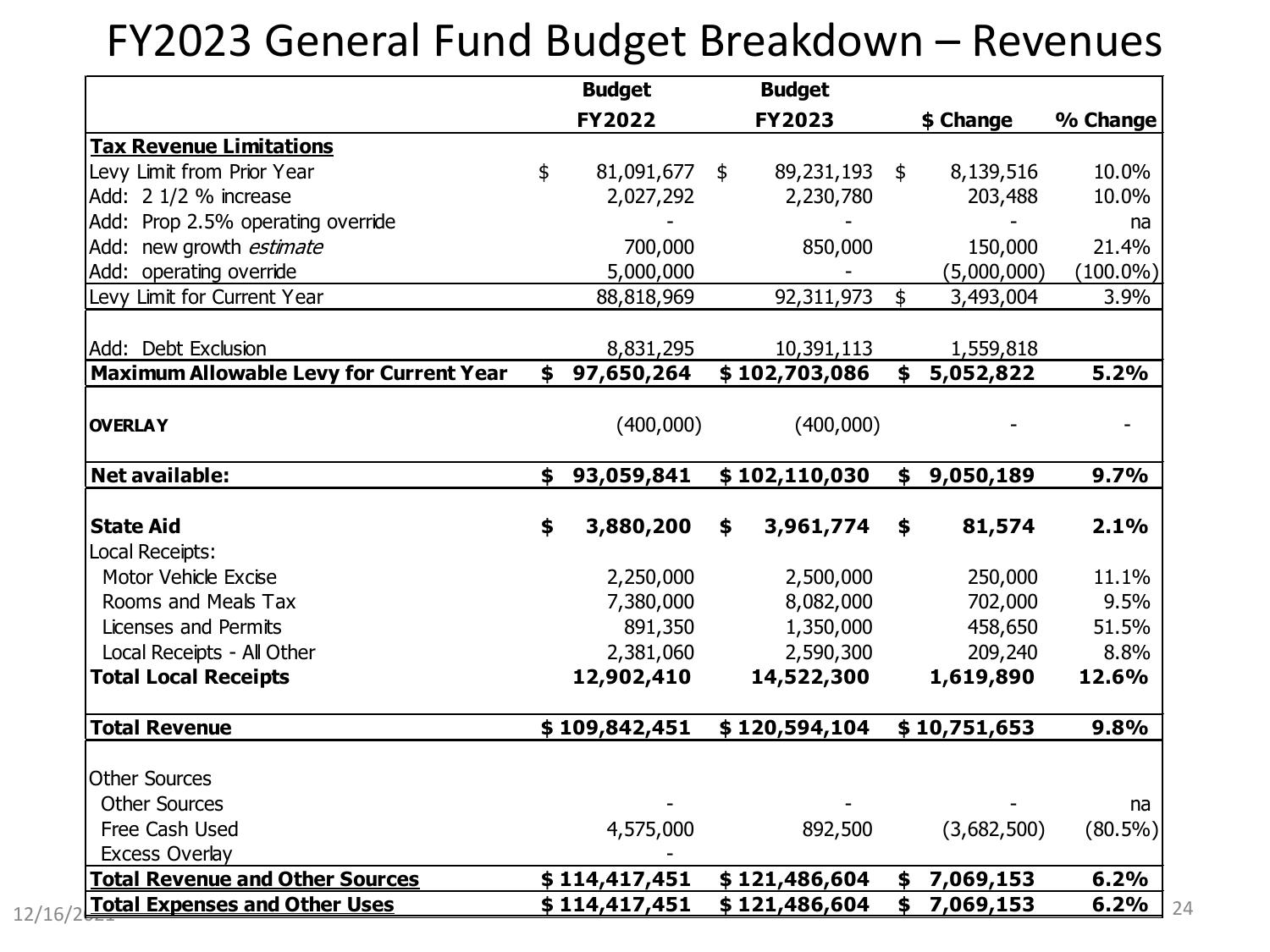### FY2023 General Fund Budget Breakdown – Expenses

|                                                                                         | <b>Budget</b>                   |    | <b>Budget</b>         |    |                    |              |
|-----------------------------------------------------------------------------------------|---------------------------------|----|-----------------------|----|--------------------|--------------|
|                                                                                         | FY2022                          |    | FY2023                |    | \$ Change          | % Change     |
| <b>General Fund Operating Budget Items:</b>                                             |                                 |    |                       |    |                    |              |
| Salaries - Town (includes allowance for collective bargaining)                          | \$<br>21,608,162                | \$ | 21,661,234 \$         |    | 53,072             | 0.2%         |
| Town Expense increase Requests-Salaries                                                 |                                 |    | 1,575,962             |    | 1,575,962          | na           |
| Salaries - School (includes allowance for collective bargaining)                        | 27,276,082                      |    | 27,276,082            |    |                    |              |
| School Expense increase Requests- Salaries                                              |                                 |    | 1,362,378             |    | 1,362,378          | na           |
| Transfers to community school                                                           | 500,000                         |    | 550,000               |    | 50,000             | 10.0%        |
| <b>Subtotal Salaries</b>                                                                | \$<br>49,384,244                | S  | 52,425,656            |    | \$3,041,412        | 6.2%         |
| Operating Expenses, Town:                                                               | 8,699,443                       | \$ | 7,365,135             |    | (1, 334, 308)      | $(15.3\%)$   |
| +Town Expense Increase Requests-Operating                                               |                                 |    | 1,306,900             |    | 1,306,900          | na           |
| Operating Override - 2011 Mosquito Control                                              | 172,714                         |    | 177,032               |    | 4,318              | 2.5%         |
| Operating Expenses, School                                                              | 5,600,905                       |    | 5,600,905             |    |                    |              |
| +School Expense Increase Requests-Operating<br><b>Subtotal Expense</b>                  | \$<br>14,473,062                | \$ | 187,622<br>14,637,594 |    | 187,622<br>164,532 | na<br>1.1%   |
|                                                                                         |                                 |    |                       | S  |                    |              |
| Group Medical Insurance- Active Employees                                               | 11,089,196                      | \$ | 11,857,399            |    | 768,203            | 6.9%         |
| Group Medical Insurance- Retired Employees                                              | 3,696,399                       | \$ | 3,952,466             |    | 256,067            | 6.9%         |
| General Insurance (all other insurance)                                                 | 3,041,462                       |    | 3,556,680             |    | 515,218            | 16.9%        |
| <b>Subtotal Insurance</b>                                                               | \$<br>17,827,057                | \$ | 19,366,545            |    | \$1,539,488        | 8.6%         |
| Debt Service                                                                            | \$<br>$\overline{9}$ , 758, 430 | \$ | 11,189,470            | \$ | 1,431,040          | 14.7%        |
| Retirement                                                                              | \$<br>5,805,868                 | \$ | 6,299,169             | \$ | 493,301            | 8.5%         |
| <b>Total General Fund Operating Budget Items</b>                                        | \$<br>97,248,661                | \$ | 103,918,436           |    | \$6,669,775        | 6.9%         |
| <b>Other Articles</b>                                                                   |                                 |    |                       |    |                    |              |
| <b>Unpaid Bills</b>                                                                     | 28,838                          | \$ | 20,000                |    | (8,838)            | $(30.6\%)$   |
| Reserve Fund                                                                            | 500,000                         | \$ | 500,000               |    |                    |              |
| Health and Human Services                                                               | 650,000                         | \$ | 750,000               |    | 100,000            | 15.4%        |
| Special Purpose Stabilization for Substance Abuse                                       | 95,000                          |    |                       |    | (95,000)           | $(100.0\%)$  |
| <b>County Assessment</b>                                                                | 174,455                         |    | 178,816               |    | 4,361              | 2.5%         |
| Other Post Employment Benefits (OPEB / GASB45)                                          | 500,000                         |    | 500,000               |    |                    |              |
| Affordable Housing Trust Fund                                                           | 1,625,000                       | \$ | 1,625,000             |    |                    |              |
| Capital                                                                                 |                                 |    |                       |    |                    | na           |
| General Fund budgeted from revenue (Town Bylaw 11-12.1)<br>Town Capital (Non-Recurring) | 1,079,700                       | \$ |                       |    |                    | na<br>(0.8%) |
| <b>Enterprise Fund Transfers</b>                                                        |                                 |    | 1,070,980             |    | (8,720)            | na           |
| Transfer to Enterprise Fund (Our Island Home - Beginning FY2011)                        | 5,000,000                       | \$ | 5,125,000             |    | 125,000            | 2.5%         |
| Add: Additional Subsidy from Free Cash (Our Island Home)                                |                                 |    |                       |    |                    | na           |
| Transfer to Enterprise Fund (SWEF Operating Overrides 1999/2006)                        | 3,745,466                       | \$ | 3,839,103             |    | 93,637             | 2.5%         |
| Add: Additional General Fund Subsidy to SWEF 2012-Forward                               | 2,757,529                       | \$ | 2,826,467             |    | 68,938             | 2.5%         |
| <b>Total Other Article Appropriations</b>                                               | \$<br>16,155,988                | \$ | 16,435,366            | \$ | 279,378            | 1.7%         |
| <b>Other Statutory Expenditures</b>                                                     |                                 |    |                       |    |                    |              |
| Overlay and other deficits                                                              |                                 |    |                       |    |                    | na           |
| Cherry Sheet Offsets and Charges                                                        | 1,012,802                       | \$ | 1,132,802             |    | 120,000            | 11.8%        |
| <b>Total Appropriations and Other Statutory Expenditures</b>                            | \$114,417,451                   | \$ | 121,486,604           |    | \$7,069,152        | 6.2%         |
| 12/16/2021                                                                              |                                 |    |                       |    |                    | 25           |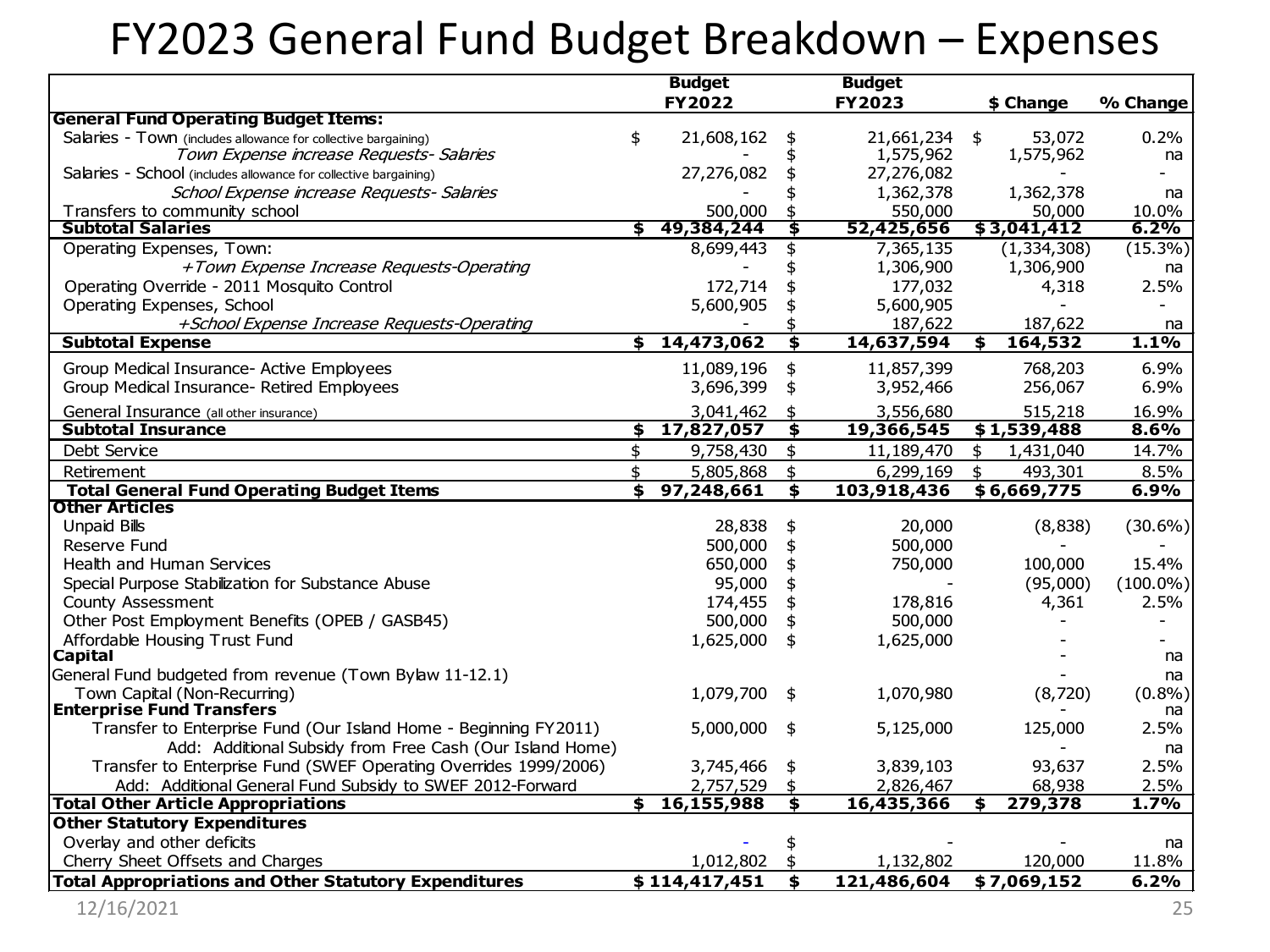#### Historical Information

| <b>Our Island Home</b>      |                                                              |              |          |                                                  |              |              |  |             |    |           |
|-----------------------------|--------------------------------------------------------------|--------------|----------|--------------------------------------------------|--------------|--------------|--|-------------|----|-----------|
|                             | FY2017<br>FY2019<br><b>FY2018</b><br>FY2020 (2)<br>FY2021(3) |              |          |                                                  |              |              |  |             |    |           |
| General Fund Subsidy        | $\mathbb{S}$                                                 | 2,762,535 \$ |          | 1,511,446 \$ 1,511,446 \$ 2,687,245 \$ 3,500,000 |              |              |  |             |    |           |
| Certified Retained Earnings | <sup>S</sup>                                                 | 5,321,795 \$ |          | 2,687,275 \$ 1,619,047                           |              |              |  | \$2,046,379 |    |           |
| <b>CPE</b> Payment          | S                                                            | 1,324,207    | <b>S</b> | 1,515,353                                        | <sup>S</sup> | 1,448,300 \$ |  | $\sim$      | S. | 2,822,647 |

#### **Stabilization and Trust Funds**

| <b>Stabalization Balance</b> |             |  |                                                                             |  |  |  |  |  |  |  |
|------------------------------|-------------|--|-----------------------------------------------------------------------------|--|--|--|--|--|--|--|
|                              | 2021        |  |                                                                             |  |  |  |  |  |  |  |
| General Stabilization        | \$5,053,411 |  |                                                                             |  |  |  |  |  |  |  |
| Capital Stabilization        | \$1,250,000 |  | $$1,250,000.00 \quad $1,250,000.00 \quad $1,250,000.00 \quad $1,302,038.15$ |  |  |  |  |  |  |  |

#### **Certified Free Cash**

|                     | 2017        | 2018        | 2019         | 2020        | 2021 |
|---------------------|-------------|-------------|--------------|-------------|------|
| Certified Free Cash | \$6,215,883 | \$9,593,671 | \$10,334,761 | \$9,655,001 |      |